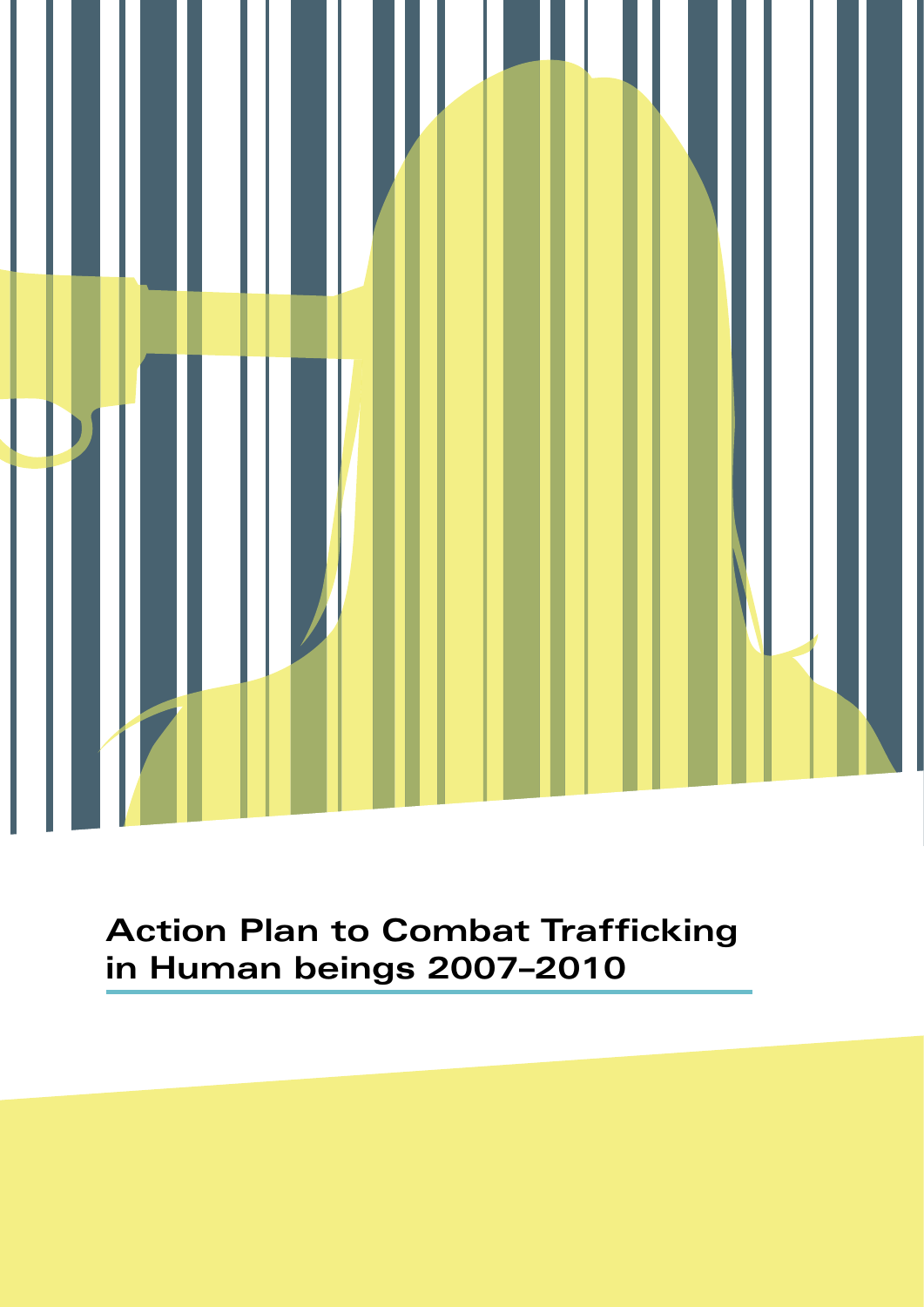

**Date published:** March 8, 2007

#### **Edition, impression:**

Danish first edition, 1,000 copies. Printed version: ISBN-13: 978-87-91292-94-1 Electronic version: ISBN-13: 978-87-91292-95-8 English electronic version: ISBN-13: 978-87-92142-02-3

**Graphic layout:**  MONTAGEbureauet ApS



Issued, subject to availability: Department of Gender Equality Holmens Kanal 22 DK-1060 Copenhagen K Tel: +45 33 92 33 11 Fax: +45 33 91 31 15 E-mail: lige@lige.dk

 $\frac{2}{\|\|}$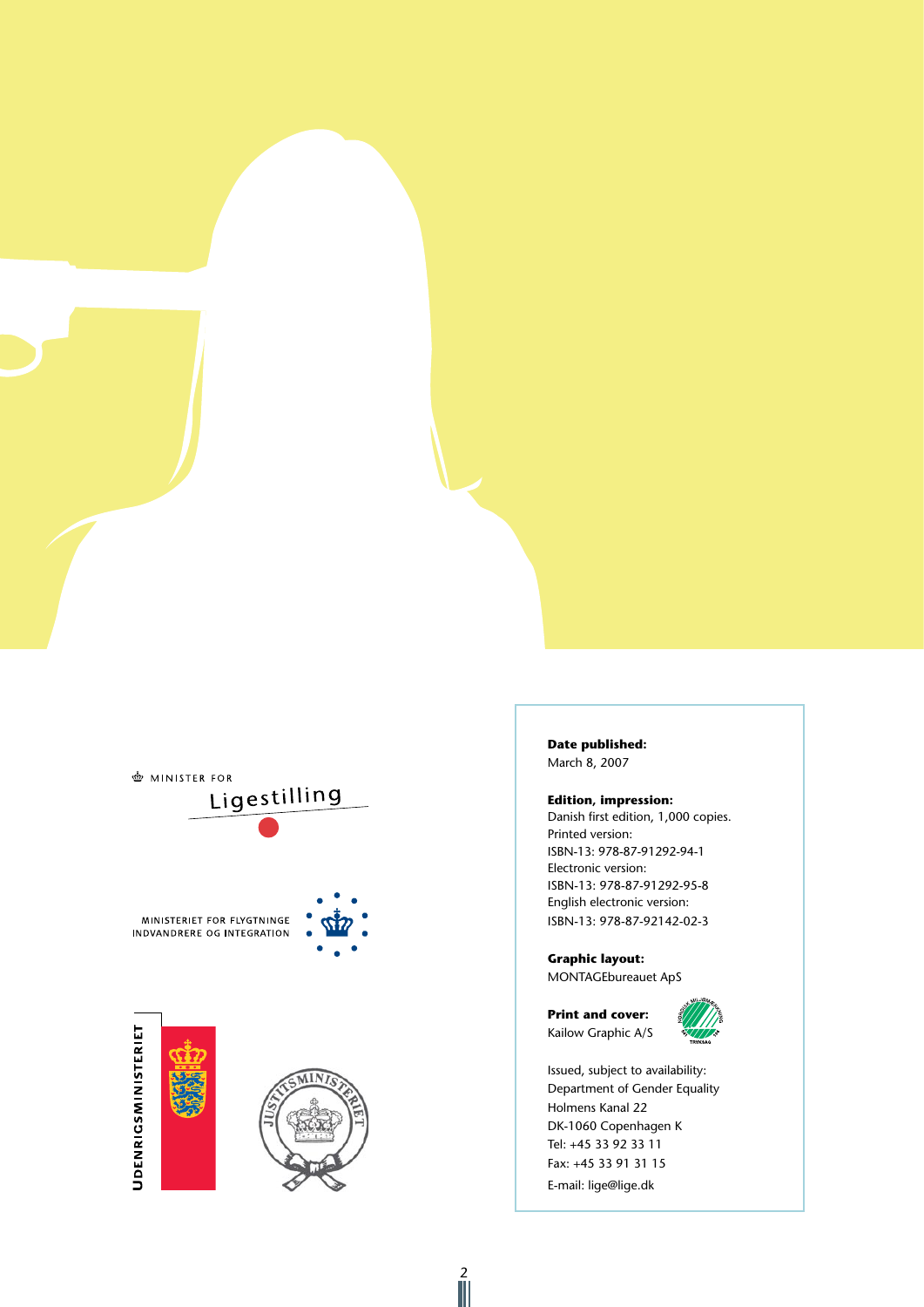

# **Preface**

Trafficking in human beings is a growing global problem. And it is a very serious crime.

With this action plan, the Danish Government —in collaboration with the political parties behind the "rate adjustment pool scheme" ("satspulje")—will continue combating human trafficking to reduce the number of persons trafficked to Denmark.

The present action plan encompasses all persons trafficked to Denmark.

The goal for the future is to ensure that a holistic effort is put in place to deal with victims of human trafficking. This plan encompasses both preventive, supportive and investigative activities as well as a strengthening of the coordination of collaborative efforts between social organizations and government agencies. In addition to domestic initiatives, the present plan also contains an overview of international efforts.

The plan focuses on four intervention areas:

- 1. To strengthen investigative measures, so kingpins are identified and brought to justice.
- 2. To support victims by strengthening social services in Denmark.
- 3. To prevent human trafficking by limiting demand and increasing public awareness.
- 4. To prevent human trafficking by improving international collaboration, including improving preventive work in the exporting country.

The present action plan is a result of the 2007 Rate Adjustment Pool Compromise Agreement and is financed with funds from the rate adjustment pool scheme. It will run until 2010. A total of DKK 70 million has been allocated for domestic activities. Such resources are supplemented by aid funds to be used for projects involving the prevention of human trafficking in the developing world, in addition to financing from the Danish Ministry of Foreign Affairs' Neighborhood Program.

Additionally, the Danish Minister of Justice and the Danish National Commissioner of Police presented a strategy for strengthened police-related measures to combat prostitution kingpins in the fall of 2006.

The goals are to increase public awareness about trafficking in human beings, to increase domestic and international efforts, to provide support and assistance for victims in Denmark, and to bring kingpins to justice.

*2007* 

*Eva Kjer Hansen, Rikke Hvilshøj, Lene Espersen, Ulla Tørnæs*

 $\frac{3}{1}$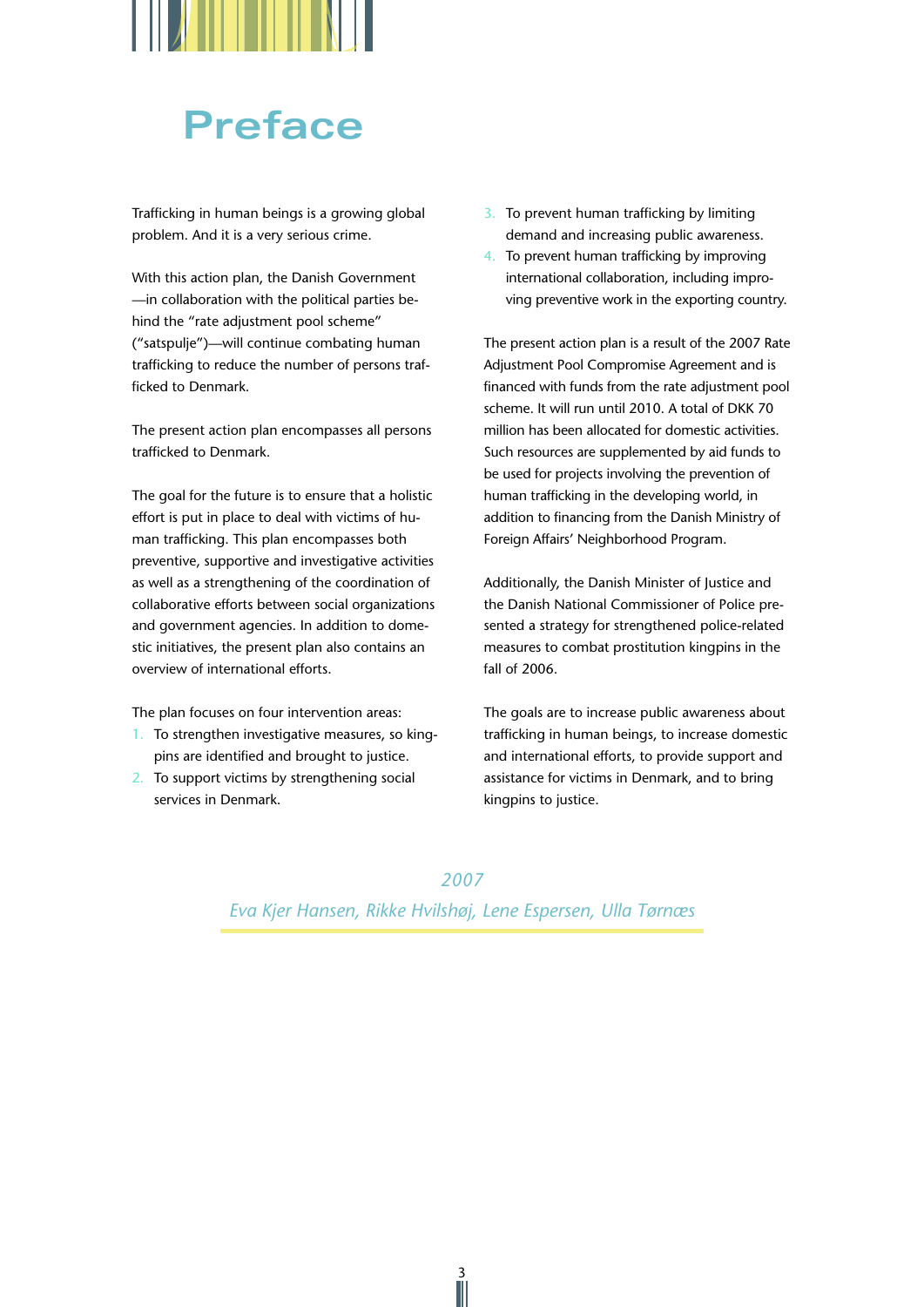

Up to this point in time, the 2002 Action Plan to Combat Trafficking in Women and its 2005 appendix concerning children have constituted the framework for the Government's past efforts in the area. That action plan ran to the end of 2006.

The objective with the first action plan was to test various methods and models employed to prevent trafficking in women and to support victims. The core of that action plan was to put in place outreach work where the women were located as well as to ensure that the victims were as well prepared for their return as possible.

The activities of the previous plan were solely focused on women who had been trafficked for sexual exploitation and included, among other initiatives, the following:

- The creation of a hotline, street outreach teams, cultural communicators, and safe havens for victims of trafficking in women.
- The creation of an embassy network.
- The initiation of prepared returns.
- The implementation of seminars and courses for professionals, and organization of conferences.
- The launch of two national information campaigns targeting potential customers of prostitutes and the general public as well as the implementation of an information initiative targeting victims of trafficking.
- The hiring of an anthropologist by the National Danish Police who, among other duties, was tasked with communicating and facilitating collaboration between the law enforcement agencies and the social actors in the area.

The appendix concerning children contained a number of initiatives whose purpose was to create a preparedness system for children trafficked to Denmark. The Appendix therefore primarily consisted of measures whose purpose it was to develop methodologies and update the skills sets of the experts expected to encounter such children in their daily work.

Many of these activities will be continued and improved in the new action plan. This action plan will additionally contain the following new elements:

- The action plan now encompasses all persons who have been subjected to trafficking.
- Implementation of a new organizational structure with a new Knowledge and Coordination Center for Human Trafficking (Videns- og Koordinationscenter for Menneskehandel - VKM) and local outreach teams.
- It features a reflection period extension so that victims of human trafficking, who collaborate on a prepared return, may be allowed a travel deadline of up to 100 days.
- It now emphasizes a holistic, geographically dispersed approach, and the focus on international efforts has been sharpened.
- Police efforts to combat prostitution kingpins have been strengthened in line with the strategy outlined by the Danish National Commissioner of Police.

The efforts were evaluated in October 2006.<sup>1</sup> The evaluation consisted of an in-depth assessment of the impact of the initiatives contained in the action plan to combat trafficking in women. Since the Appendix concerning trafficking in children had only been in existence for less than a year at the time of the assessment, and since there were only a limited number of children available for study during that period, the evaluation of the Appendix concerning children primarily consisted of a description of the initiatives, including administrative procedures and collaboration relations.

The evaluation's principal conclusion concerning trafficking in women was that the general activities had been implemented and that significant

1 See COWI: "Evaluering af handlings-planen til bekæmpelse af kvindehandel" (2006) ["Evaluation of the Action Plan to Combat Trafficking in Women"].

Ń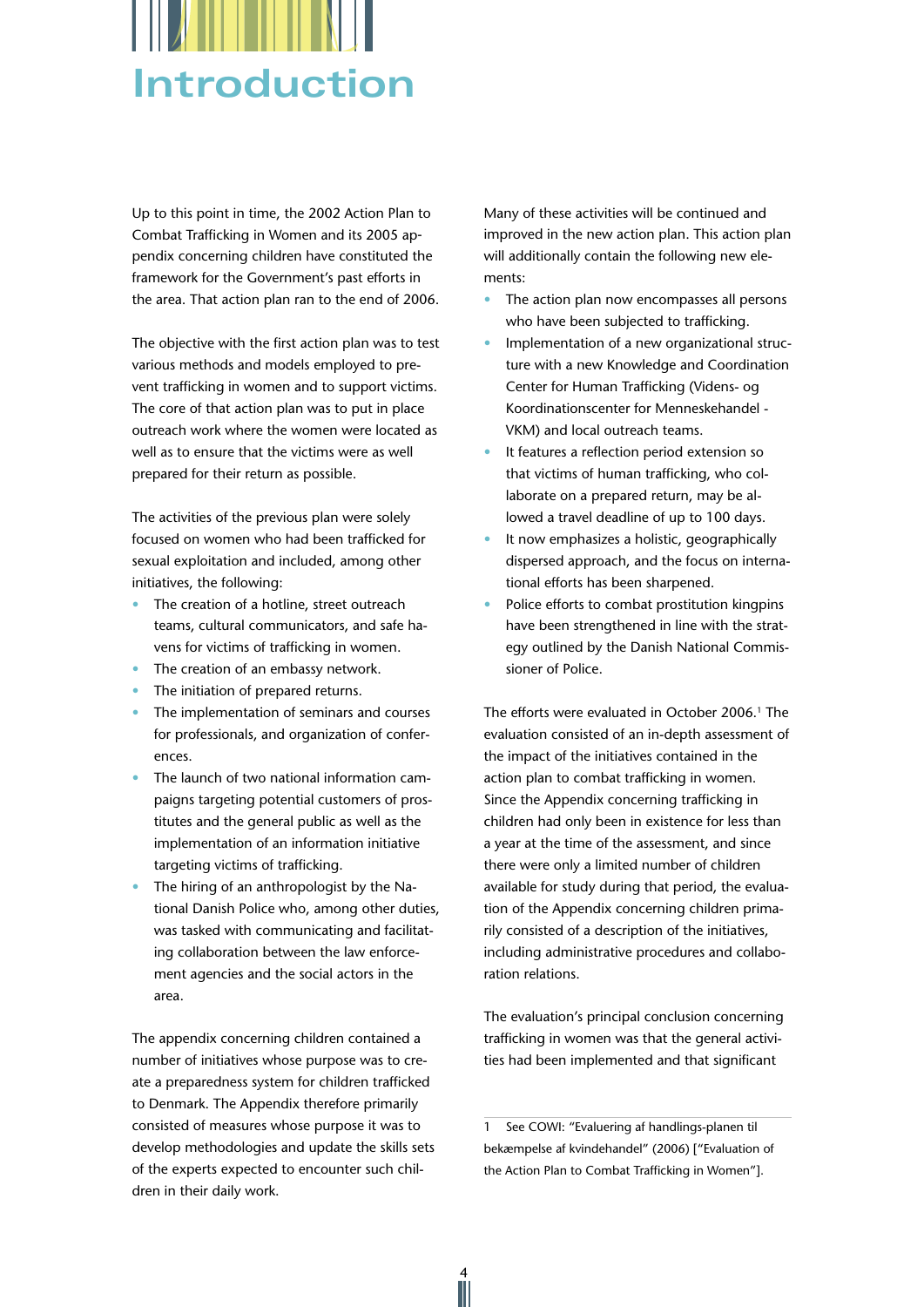experiences had been gathered. That was a satisfactory result considering that the plan was a development project. The evaluation also showed that—even if the action plan had had a positive impact—there was room for improvement. Specifically, it was pointed out that:

- Cross-sector collaboration among government agencies, the police and the social organizations, among others, was good, while improvements were proposed with respect to collaboration among the social organizations.
- Social work should be coordinated and quality assurance efforts implemented as well as monitored on an ongoing basis. The effort should also be coordinated with the initiatives that are already underway regarding Danish prostitutes and prostitutes from abroad. It was also recommended that the collaboration between the social organizations and the health care sector be formalized to a greater degree.
- It is problematic that such few women accept the offer of being received by an NGO in their respective country of origin.
- International efforts should be made more visible.

With regard to the Appendix concerning children, the evaluation showed that good collaboration relations had been established, and that good experiences had been gathered in the area. But it also showed that there was a need to clarify the division of responsibilities across government agencies, organizations and the NGO's.

The experiences from the 2002 action plan and 2005 appendix as well as the 2006 evaluation conclusions form the basis for this new action plan.

Even though the majority, by far, of the persons trafficked to Denmark are women, other groups, too, are trafficked to Denmark.

In recent years we have seen a few children who have been trafficked to Denmark. It has proven difficult to identify conclusively if women and children who have indeed been trafficked for prostitution, since they often do not wish to contribute to uncovering their cases, and do not want the Danish authorities and organizations to help and support them. Fundamentally, women discovered in prostitution and children staying in Denmark without their parents are in a vulnerable situation, a situation in which there might be need for support and guidance, even if they are not immediately identified as having been subjected to trafficking. Therefore, there will be cases in which there is doubt as to whether or not a person has been subjected to trafficking. Potential victims will, however, be given the benefit of doubt, and they will receive support services and help.

Internationally, adults traffick into forced labor is a growing problem. At the present time, trafficking into forced labor is unknown in Denmark. If, to the extent that, at some later date, it were to turn out that trafficking of human beings into forced labor also takes place in Denmark, this action plan would be applicable for that situation as well.

The Government has set the following objectives for the period 2007–2010:

- In 2007 a Knowledge and Coordination Center for Human Trafficking (Videns- og Koordinationscenter for Menneskehandel) will be established.
- In 2007 there will be three operating crisis centers that are admitting trafficking victims.
- In 2007 Denmark will put the social consequences of human trafficking on the agenda in various international forums, such as the EU and the Nordic Council of Ministers.
- By 2008 a practice will be established so that all registered trafficked persons will be offered a prepared return.
- In 2009 10 percent of the population will be aware of the problems surrounding the various forms of human trafficking and know what to do if they learn of trafficking in human beings.
- In 2009 all children and at least 40 percent of the women registered as having been trafficked into prostitution will receive social as-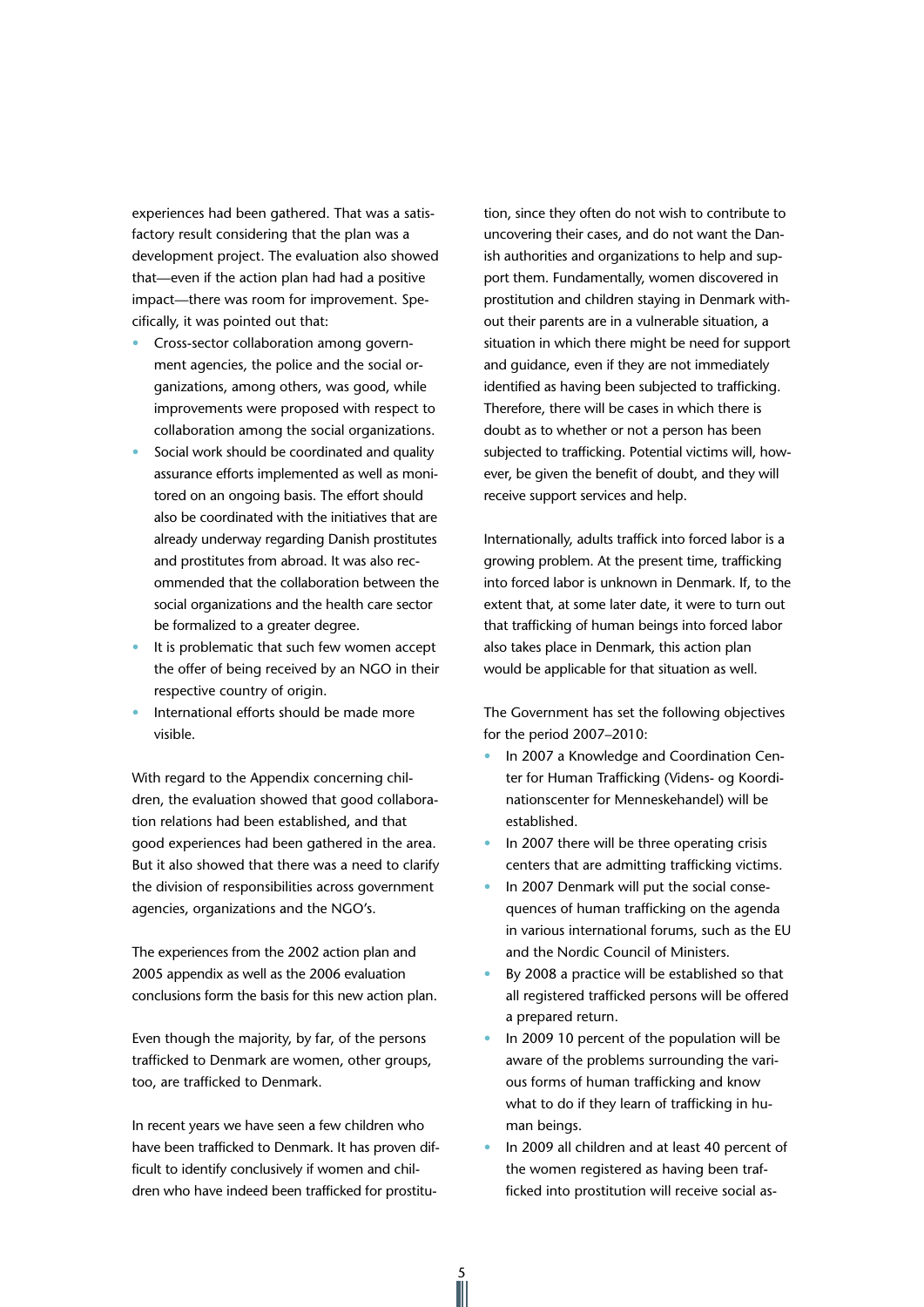sistance and will have their returns prepared in collaboration with local NGO's.

• In 2009 NGO's or social agencies in the exporting countries will be able to report that at least 50 percent of all victims have received assistance for repatriation.

The effort needs to be anchored, so that it remains sustainable in the long term. This will be done by having a national center coordinate the effort and by formalizing and transforming collaboration relations between social organization and government agencies into fixed routines. Furthermore, it must be ensured that continuous gathering and sharing of knowledge occur so that developments can be monitored, experiences accumulated and so that the attained knowledge can be documented and systematized.

Like other aliens staying in Denmark illegally, aliens who are victims of human trafficking are subject to the Danish Immigration Service's maintenance obligation. Under the Danish Aliens Act, the Danish Immigration Service shall be responsible for providing accommodation, healthcare treatment and financial support and—in the event the person in question is not granted a residence permit—in collaboration with the relevant organizations and government agencies, to the greatest extent possible, ensure that all victims of human trafficking are offered a well-planned and properly managed reception in his or her country of origin.

On that basis a number of action plan initiatives need to be seen as an offer to human trafficking victims that the immigration government agencies and other authorities and voluntary organizations will ensure a return that, to a greater degree, takes into account the difficult situation in which trafficked aliens find themselves.

It is important to see the fight against human trafficking from a holistic perspective. The Danish effort is therefore based on measures taken by both social organizations and the police as well as on increased international collaboration.

When the Danish Police Reform goes into effect on January 1, 2007, the bigger and more sustainable police districts will enable the police to increase further their efforts to combat trafficking in women and pimping.

It is on that basis that the Danish Minister of Justice and the Danish National Commissioner of Police presented a strategy in the fall of 2006 to combat prostitution kingpins through a strengthened police effort.

The Danish National Commissioner of Police will, in collaboration with police districts, evaluate its implementation of the strengthened effort to combat prostitution kingpins on an ongoing basis so as to adjust and adapt the effort.

## F A C T S

**It is estimated that there are at least 4,732 prostitutes in Denmark, of which about half are estimated to be prostitutes from abroad. No estimate exists of how many of the prostitutes from abroad are victims of trafficking in women.**

*Source: Videns- og formidlingscenter for socialt udsatte, 2006. [Danish Center for Research on Social Vulnerability]*

6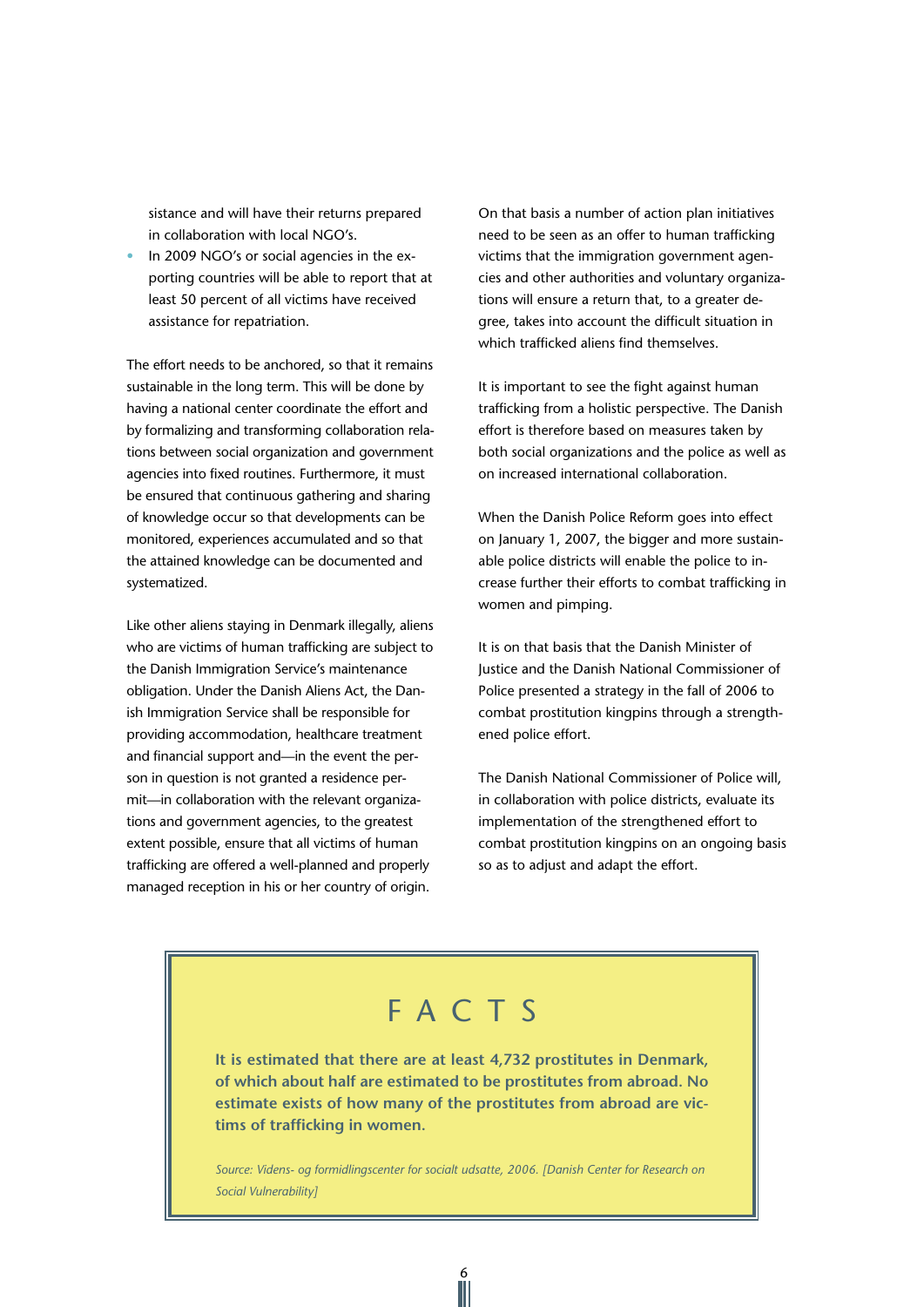# **Targeted and effective action**

In order to meet the objectives of the action plan, the Government is initiating a large number of activities.

As mentioned above, there are both completely new activities and activities that build on the initiatives that were put in place in connection with the first action plan. There has been an effort to change and improve the latter on the basis of the evaluation.

Anyone who is a victim of human trafficking will, upon request, normally be granted a travel deadline of 30 days, with an option to further extend the travel deadline upon request. This is done so that support and counseling can be provided to the individuals in question. Victims who are EU nationals may, as a starting point, stay for up to 3 months in Denmark.

This reflection period will be extended so that human trafficking victims, who collaborate on a prepared return, may be granted a travel deadline of up to 100 days.

These activities target, respectively, women trafficked into prostitution and children trafficked into various forms of exploitation.<sup>2</sup> Furthermore, there will be a preparedness

2 Internationally as well as domestically it has primarily been women/girls who have been trafficked into prostitution. But if men/boys are trafficked into prostitution in the future, they will have the same rights and receive the same support services and help.

Ń

system in place if individuals trafficked into forced labor were to appear in Denmark. These three areas are described in three separate chapters. Additionally, cross-border international efforts are described in both individual chapters and in a separate chapter.

Since women trafficked into prostitution still constitute the largest group of trafficked persons, the majority of activities will be targeted at this group.

Children constitute a separate action area because this is a group that needs special protection. Because of their age, they are not yet in a position to tend fully to their own needs. And therefore there is an obligation to give special consideration to this group. However, there will be cases in which it will be most expedient for girls who are minors and who have been trafficked into prostitution to make use of the services provided to adult women trafficked into prostitution.

A number of new cross-disciplinary activities are established with this action plan that cover all trafficked persons. These cross-disciplinary activities have been established both to ensure that synergies exist among the various areas and to optimize the use of resources.

In addition to domestic activities, internationally, support is provided for combating human trafficking—often in the form of international and regional collaboration (see also the sections below on international initiatives).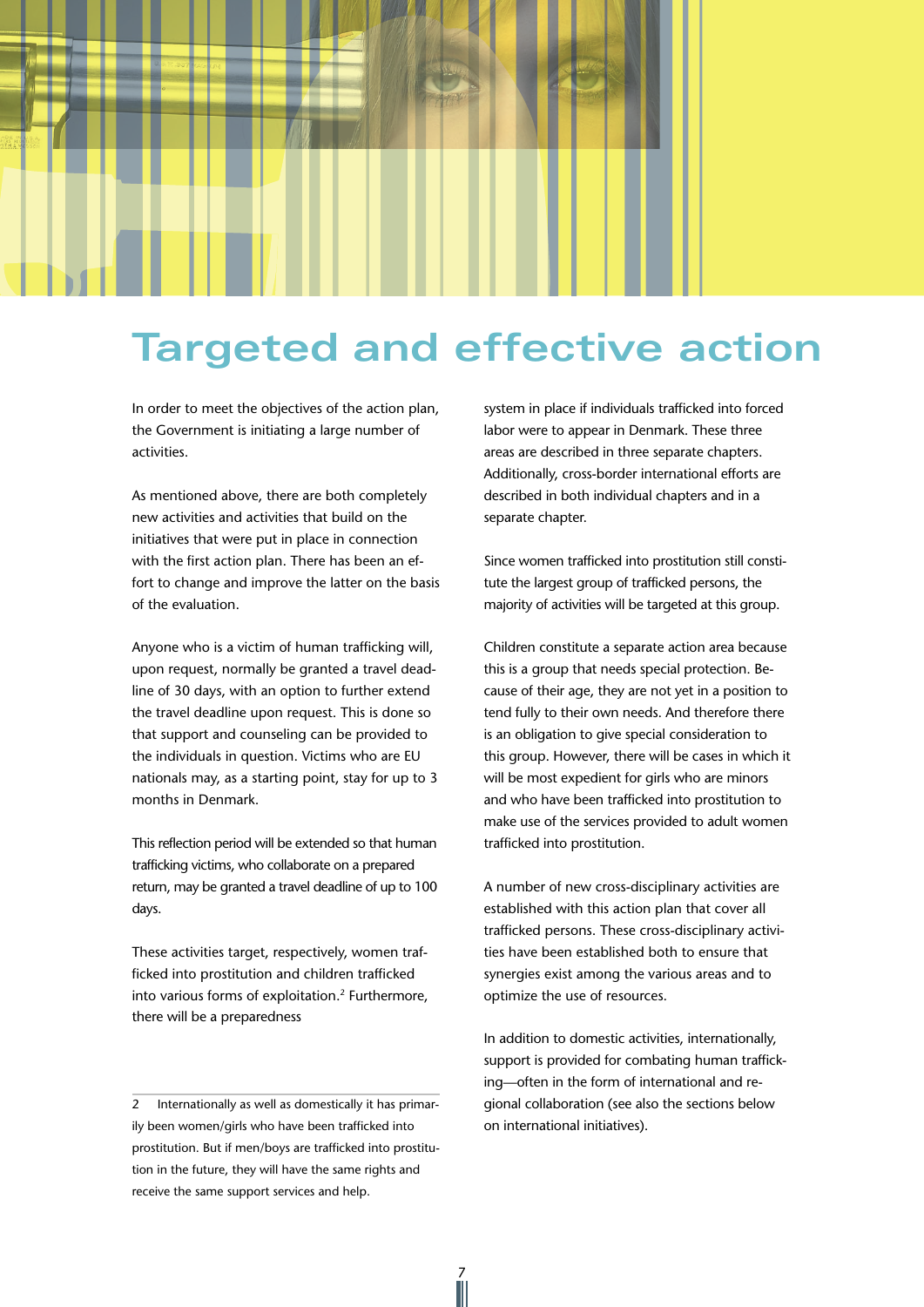### D anish legislation

**Section 262 a of the Danish Penal Code concerning trafficking in human beings reads as follows:**

**Section 262 a. A person who by an act of recruiting, transporting, transferring, housing, or subsequently receiving another person shall be guilty of trafficking in humans and shall be liable to a term of imprisonment of no more than eight years if the following is used or has been used:** 

- **(1) Unlawful coercion, under Section 260,**
- **(2) Illegal restraint, under Section 261,**
- **(3) Unlawful inducement, encouragement or exploitation of a mistake or**
- **(4) Another manner of taking unfair advantage in order to exploit the person in question for sexual immorality, forced labor, slavery or slavery-like conditions or removal of organs.** *Subsection 2.* **In the same manner a person shall be subject to punishment that exploits the person in question for sexual immorality, forced labor, slavery or slavery-like conditions or removal of organs,**
- **1) Recruits, transports, transfers, houses or subsequently receives a person under the age of 18, or**
- **2) Provides payment or other consideration to obtain the consent to the exploitation from a person who has custody of the injured party and the person who receives such payment or other consideration.**

**"Sexual immorality" shall be interpreted in accordance with Section 228, subsection 1 of the Danish Penal Code concerning pimping. "Slavery" exists when a person, according to a specific assessment, is deprived of his or her liberty and is forced to carry out hard work. "Forced labor" shall be interpreted in accordance with applicable international instruments, including the ILO Forced Labor Conventions of 1930 and 1956.**

**Section 262 a. was incorporated into the Danish Penal Code in 2002 and went into force on June 8, 2002. It is formulated based on and in order to implement simultaneously the United Nations Protocol to Prevent, Suppress and Punish Trafficking in human beings to the so-called Palermo Convention of 2000 Against Transnational Organized Crime and the EU Framework Decision of July 19, 2002 in Combating Trafficking in Human Beings. The provision thus comprises all forms of trafficking in human beings as defined in these two acts.**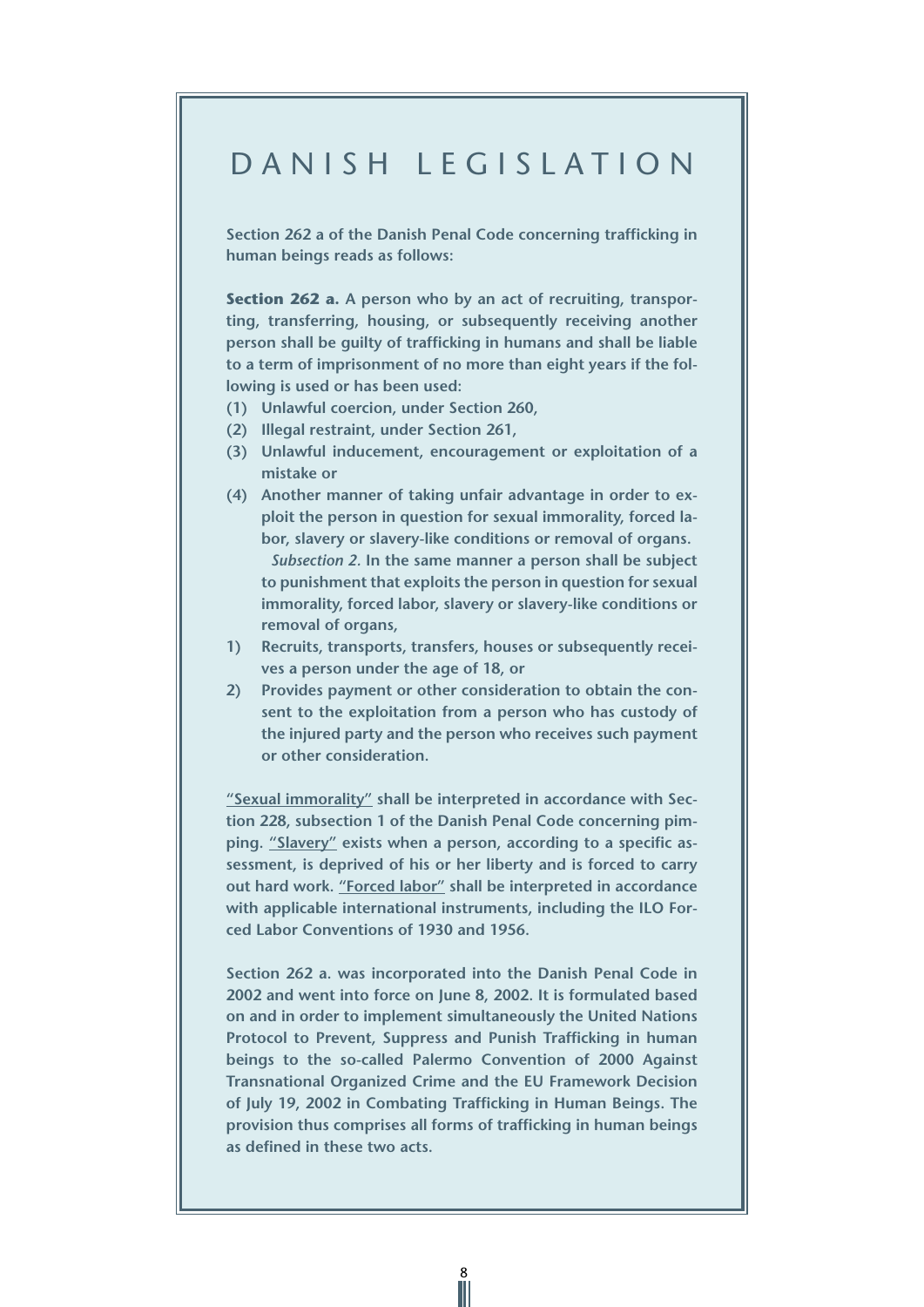

The Government's aim with this action plan is to implement a holistic effort for all victims trafficked to Denmark. To ensure that victims receive improved support, a new structure will be put in place for the efforts involving human trafficking. It must be made clear what services exist; and each individual victim's way through the system must be clarified. The group of women who have been trafficked into prostitution must, for example, receive the same services no matter where they are located geographically. In the future, the organization will be based on central coordination and decentralized teams.

The cross-ministerial work group for combating trafficking in women will still be responsible for coordinating the Government's initiatives. In 2010 that group will furthermore implement a concluding evaluation of the action plan.

• A Knowledge and Coordination Center for Human Trafficking (VKM) will be established to ensure that potential victims of human trafficking receive improved and coordinated processing while staying in Denmark. The Knowledge and Coordination Center will be part of the existing national, social effort concerning prostitution.

Within the area of trafficking in women the VKM will be responsible for coordinating the social effort nationwide as well as for ensuring that the actors involved collaborate operationally. The Center will moreover be developing methods for outreach work.

Furthermore, local teams reporting directly to the VKM will be established. Such teams will be tasked with performing social outreach work as well as the responsibility for operations in walk-in centers and for collaborating with shelter services/the crisis centers.

To the greatest extent possible, the VKM, as part of its knowledge gathering and experi-

ence exchange, shall establish local groups of relevant actors within the local areas, including teams performing outreach work, municipalities and the police. These groups can furthermore come together if the local teams or the shelter services/crisis centers need assistance, when a victims options need to be clarified, and the prepared return needs to be arranged.

In practice it has proven difficult to distinguish between—and target outreach work for respectively, prostitutes from abroad and women trafficked into prostitution. It can be difficult to identify whether or not a woman has indeed been trafficked or is in the country voluntarily. To ensure increased efficiency, the Center shall coordinate the outreach work for women from abroad and women trafficked into prostitution. Outreach work needs to be integrated in relation to existing outreach efforts targeting Danish prostitutes.

Out of the cross-disciplinary activities within human trafficking, the VKM is responsible for coordinating the gathering and transfer of knowledge among all relevant social actors both locally and nationally, for educating and training of professionals, and for operating a hotline for victims and other parties within the area.

As indicated above, aliens who are victims of human trafficking are included in the Danish Immigration Service's maintenance obligation. Under the Danish Aliens Act, the Danish Immigration Service shall be responsible for providing accommodation, healthcare treatment and maintenance and—in the event the person in question is not granted a residence permit—in collaboration with the relevant organizations and government agencies, to the greatest extent possible, ensure that all victims of human trafficking are offered a well-planned and properly managed reception in his or her country of origin.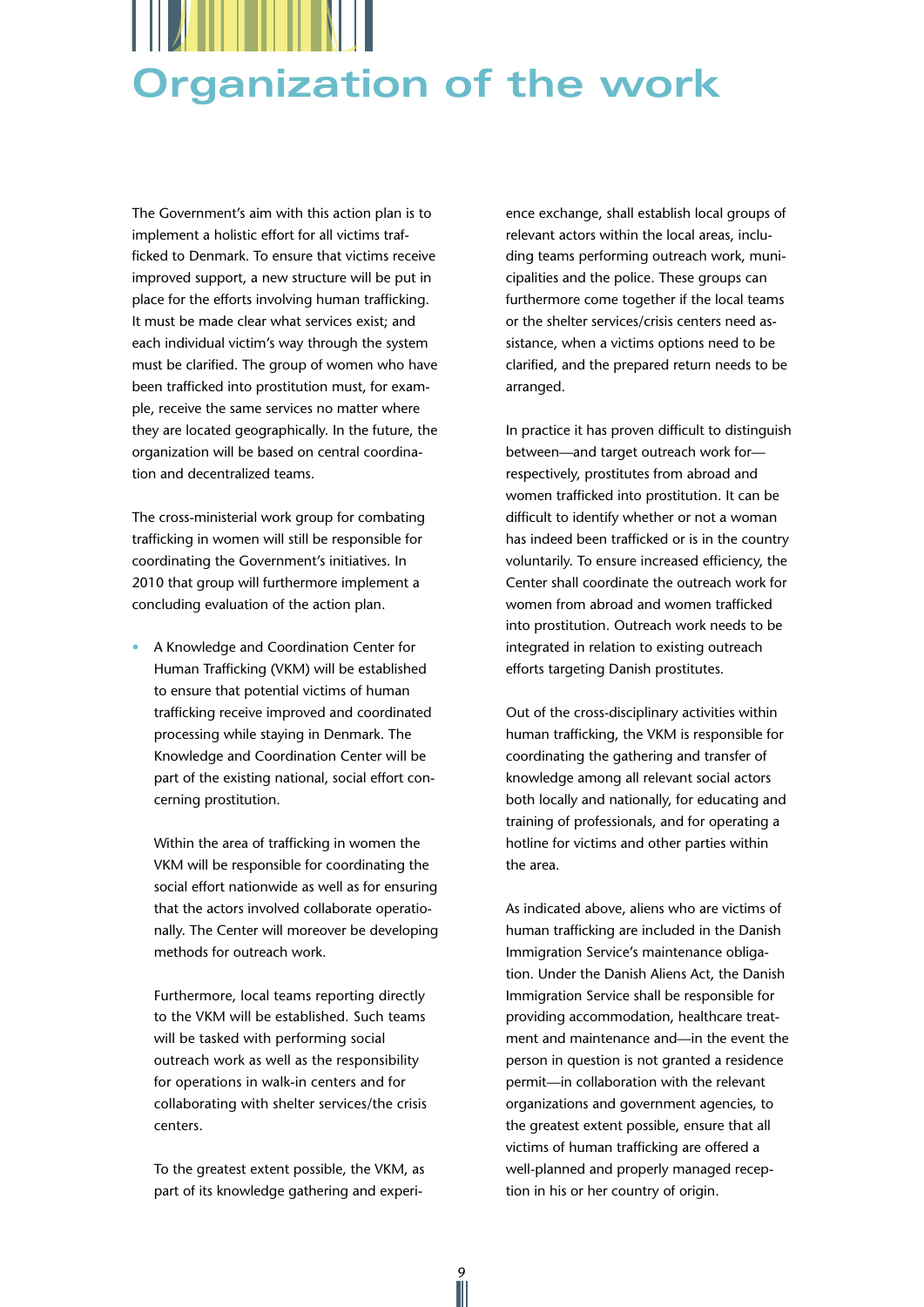

In collaboration with the Danish Immigration Service, the VKM shall develop programs for a prepared return of human trafficking victims. Such programs shall include shelters and offers of treatment and activities during the victim's stay in Denmark and contact with the NGO's or other relevant actors that can ensure a properly managed reception of the alien in that person's country of origin. Experiences harvested within this area shall also be used in connection with the return of children. **Responsible Government Agency: Danish Ministry of Social Affairs/Danish Integration Ministry**

Under the first action plan a work group was established consisting of the cross-ministerial work group for combating trafficking in women and the implementing parties. That work group has brought about an increased and constructive exchange of experiences. The group will therefore continue under the new organizational structure, but with an expanded mandate to include human trafficking in general. The work group—which up to this

10

point has consisted of the Danish Ministry of Justice, the Department of Gender Equality, the Ministry of Social Affairs, the Danish Immigration Service, the Ministry of Refugee, Immigration and Integration Affairs, the Danish National Police, the implementing social organizations, the police and the prosecutorial authorities—is being expanded with relevant actors within the area of children. **Responsible Government Agency: Danish Ministry of Social Affairs**

• A major network for NGO's and relevant government agencies focusing on trafficking in children has functioned well and received support in the previous action plan. That network will continue to meet and exchange experiences regarding domestic and international developments. Furthermore, in the future, it will be used more actively as a resource base in relation to developing initiatives. The network will be collaborating with the VKM in the future. **Responsible Government Agency: Danish Integration Ministry/Danish Ministry of Social Affairs**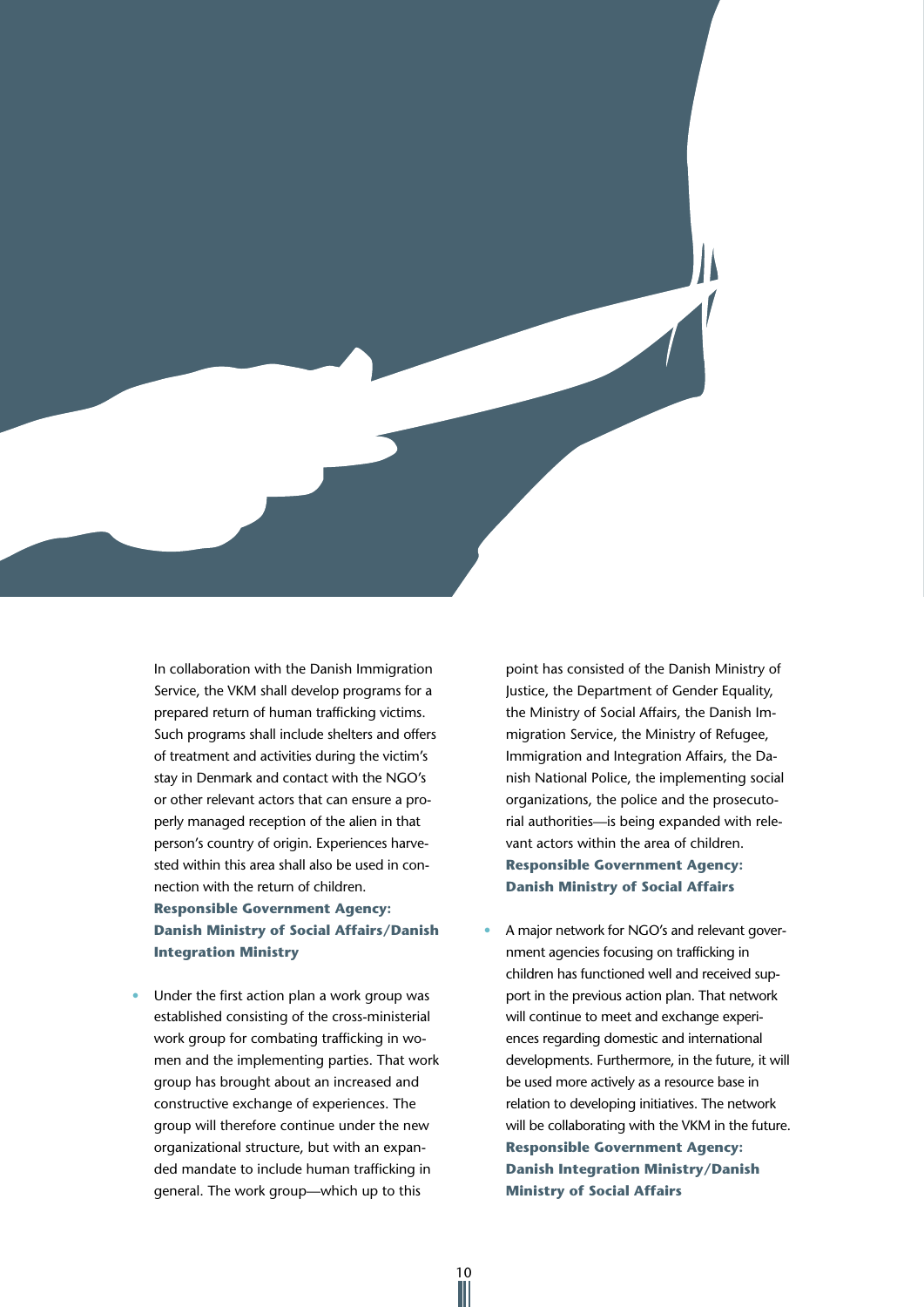

The action plan focuses at three different areas that—as a point of departure—require different efforts in that the individual groups require treatment and support that needs to be differentiated. However, there are area overlaps and, in order to optimize resource use, the Government will ensure that such areas are combined with this action plan. This is particularly the case with the groups of women and girls trafficked into prostitution—groups that may need identical services.

#### **1. Hotline**

So as to ensure that all potential victims will know where to go for assistance, the existing hotline has been expanded into a hotline for human trafficking in general. The hotline representative can counsel and refer victims to the relevant organizations and government agencies. Thus, it will have a broader target group in the future: a) Victims of trafficking in human beings, b) Individuals who possess knowledge of situations that can be defined as human trafficking, c) Professionals, and d) Customers and clients.

In this context it is important that whatever information is provided to this hotline can be utilized by the police within the area and that such information is disclosed to the police. This information might be submitted anonymously and will be subject to, among other regulations, rules relating to confidentiality.

#### **Responsible Government Agency: Danish Ministry of Social Affairs**

#### **2. International initiatives**

Trafficking in human beings is a cross-border problem that requires cross-border cooperation. The Government will therefore intensify its effort to create cross-border partnerships in the form of programs between recipient and exporting countries. This work will focus on preventing people from being lured to western countries by kingpins and on supporting victims of human trafficking as they are being repatriated.

In the fall of 2005, a joint EU action plan for combating trafficking in human beings was drawn up.

11

Among other outcomes, the action plan will, under the auspices of the EU, contribute to making sure that joint standards, best practice and procedures are drawn up to prevent and combat trafficking in human beings, including implementation of joint-efforts in the area.

The Danish Government will make greater efforts to place combating trafficking in human beings on the international agenda, including within the EU, under the auspices of the Nordic countries, and within the Baltic Sea region. Prevention will especially be placed on the agenda. The Danish Government will do so by, among other efforts, placing the social aspects of human trafficking on the agenda of EU ministers of social affairs within the framework of the open method of coordination. The Government, moreover, has initiated an effort to integrate trafficking of women into prostitution explicitly into the new program for combating violence (DAPHNE III).

Also, concrete collaboration projects between exporting and recipient countries will be initiated in, among other venues, as part of the follow-up of a roundtable discussion that Denmark hosted in October 2006. Ministers from the Nordic countries and the Baltic Sea countries also reached agreement on a forward-looking statement focusing on social prevention work in the region, including the prevention of recruitment of very young girls into prostitution.

Denmark will continue its support for combating trafficking in human beings through Danish development aid in general and through its support for various UN organizations, other international institutions and regional integration organizations. The wide range of tools specially aimed at making women and children less vulnerable and exposed is described in the chapter concerning international initiatives.

**Responsible Government Agency: Danish Ministry of Social Affairs/Danish Ministry of Foreign Affairs/Danish Ministry of Justice**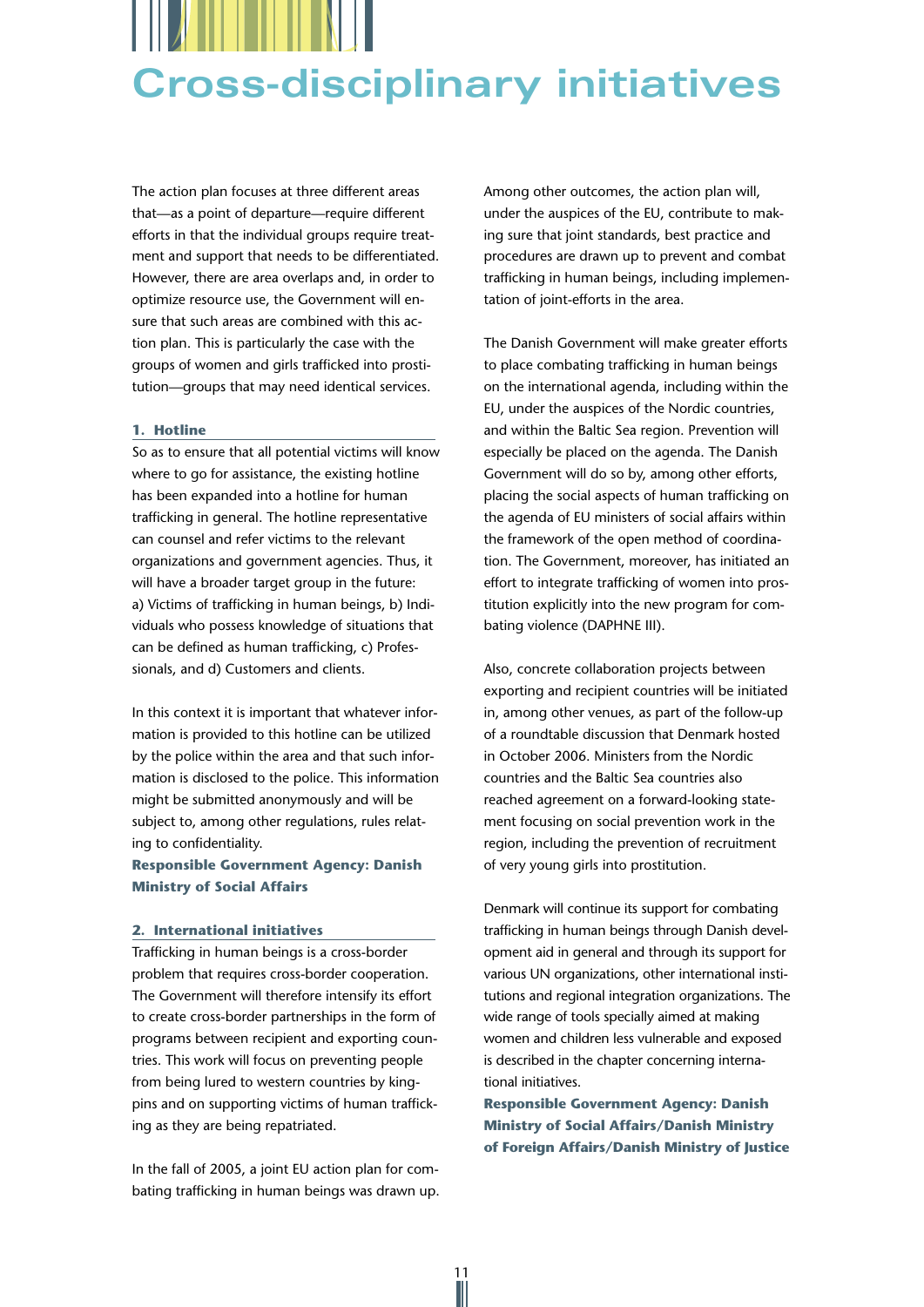#### **3. Methods and guidelines for victim identification**

Various organizations and government agencies may come in contact with potential victims of human trafficking. Therefore, cross-disciplinary methods must be developed to identify when someone is a victim of human trafficking, both with respect to adults and when children are involved. Also, overviews need to be drawn up showing which authorities and organization are responsible for which services to victims, so that it will be clear which preparedness system will be available to the victim.

#### **4. Continuous monitoring**

The concrete initiatives that are generated by this action plan will be documented by the VKM. Annual status reports will be issued that both describe the development, the initiatives and potentially propose adjustments. Once the action plan expires, an external evaluation of goals and effects will be drawn up.

**Responsible Government Agency: Danish Ministry of Social Affairs**

#### **5. Educating professionals**

Professionals who come in contact with victims shall receive education in human trafficking, including the background of the persons trafficked, their rights, support options in Denmark and socio-pedagogical methods.

The strategy for an increased effort against prostitution kingpins indicates that, as part of the intensified effort, an expanded educational initiative will be implemented within the police force. This will not only occur within the framework of the Danish Police Academy's basic education, in which combating human trafficking and pimping will be part as an integrated part of the education, but also as continued training activities for police employees and employees of the prosecutorial authorities.

**Responsible Government Agency: Danish Ministry of Social Affairs/Danish Ministry of Justice**

#### **6. Seminars and conferences**

Seminars and conferences will be held to spread awareness of trafficking in human beings and to

exchange experiences and develop methodologies, both domestically and internationally. **Responsible Government Agency: Danish Ministry of Social Affairs**

#### **7. Knowledge gathering and research**

Knowledge needs to be gathered as it relates to international initiatives, in order to inspire the development of methodologies—among other places, within social work. The Danish effort needs to be documented so that it is ensured that the knowledge gained will be institutionalized and usable in future social efforts. The knowledge that is gathered needs to be systematized so that the effort can be benchmarked. And that knowledge about the victims needs to be made available to facilitate themonitoring of the area.

New studies and research can potentially be initiated in all the areas.

**Responsible Government Agency: Danish Ministry of Social Affairs**

To strengthen the effort against organized trafficking in human beings, measures will be taken to identify whether or not the rules in the Danish Aliens Act are being abused to bring trafficked women into Denmark.

**Responsible Government Agency: The Danish Ministry of Refugee, Immigration and Integration Affairs/Danish Ministry of Justice**

#### **8. Cooperation committees**

The VKM shall establish local groups with relevant actors within the local areas, including outreach teams, municipalities and the police. These groups can furthermore come together if the local teams or the shelter services/crisis centers need assistance, when a victims options need to be clarified, and when the prepared return needs to be arranged. These committees need to be integrated into the expanded collaboration between the police and the relevant organizations referred to in the Danish National Police strategy for a strengthened police effort against prostitution kingpins.

**Responsible Government Agency: Danish Ministry of Social Affairs**

12<br>||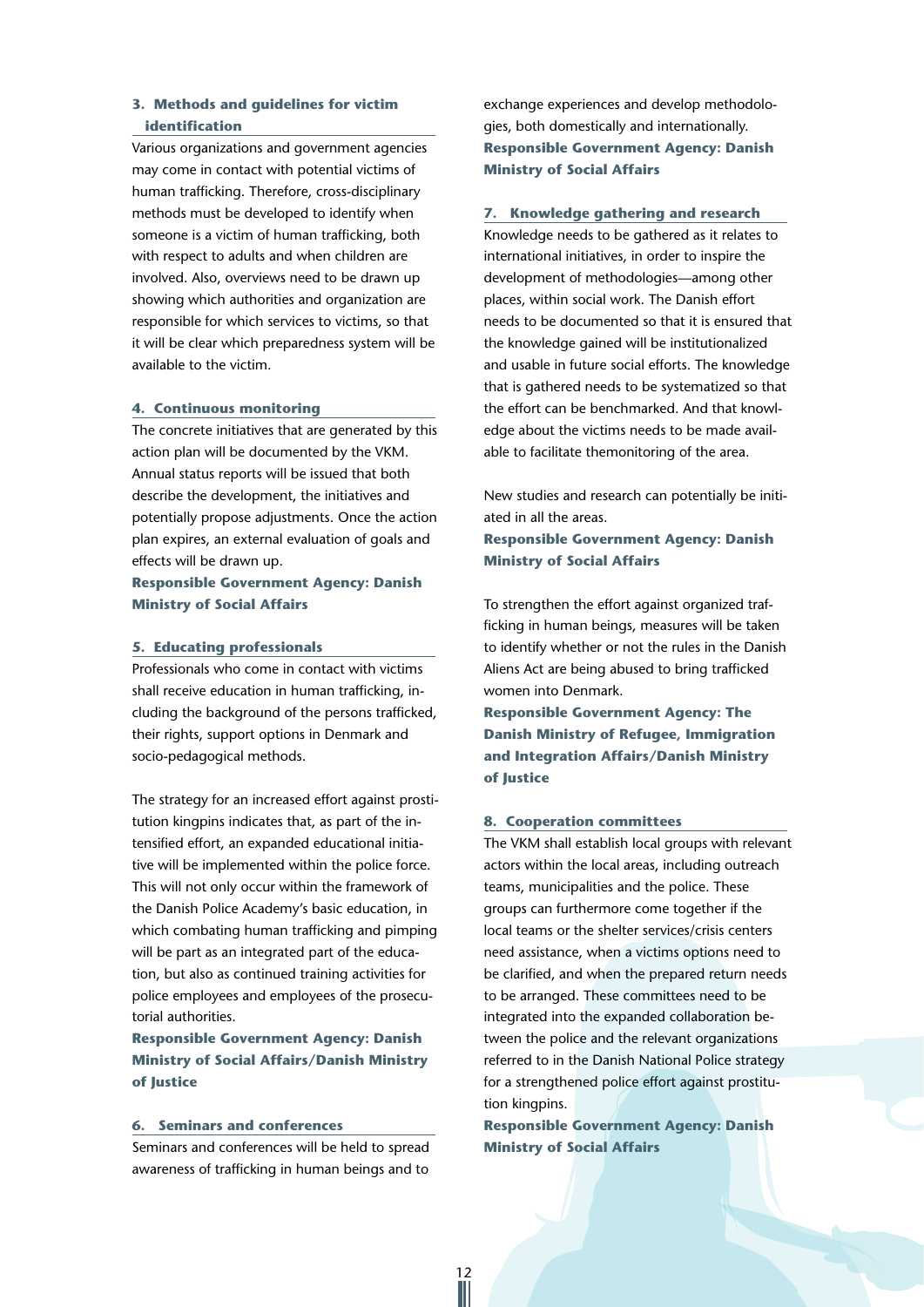# **Women trafficked into prostitution**

The Government will strengthen its efforts to help trafficked women. The activities in the action plan therefore aim at establishing a new and effective organization of the work both nationally and locally, at strengthening the prevention of trafficking in women both domestically and internationally, and at strengthening the work to aid the women while they are staying in Denmark and when they go back home.

In practice it has proven to be difficult to assess if a particular woman from abroad discovered in prostitution was trafficked. However, the majority of women by far has been exploited and may need special support. Therefore, some of the initiatives will be aimed at women from abroad in prostitution generally. Outreach work will especially be targeted at women from abroad in prostitution. And, therefore, it will be coordinated with the action plan "Another life" ["Et andet liv"] targeting prostitutes from Denmark and abroad.<sup>3</sup>

Experience shows that police-related efforts are decisive in combating trafficking inwomen into prostitution. Most women by far—who under the first action plan were entitled to, for example, receive accommodation services, have been brought in by the police. It is therefore important that there is close collaboration between the actors involved, as well as having the information received by the social actors disclosed to the police. This might be done anonymously and with due regard to, among other regulations, rules concerning confidentiality.

3 The action plan "Another Life" was designed to help prostitutes find a better existence and prevent prostitution among vulnerable youths. DKK 45.8 million has been allocated to the project for the years 2005–2008. "Another Life" is implemented through the Center of Competence - Prostitution (Kompetencecenter Prostitution).

As mentioned above, the Danish Minister of Justice and the Danish National Commissioner of Police presented a strategy in the fall of 2006 to combat prostitution kingpins with a strengthened police effort. The strategy introduces a uniform and intensified effort within the area nationwide. The strategy, broadly construed, targets prostitution kingpins, understood to be anyone exploiting the prostitution of others in such a manner that it entails a violation of the provisions of the Danish Penal Code.

Among other initiatives, the strategy involves an increased focus on the following areas:

- Systematic exposure of kingpins
- Preparation of local strategies and action plans
- Intelligence-based police effort and targeted investigation
- Increased control
- Careful handling of victims and witnesses
- Expanded education of the police and prosecutorial authorities
- Expanded collaboration with other authorities and organizations
- Preventive measures

13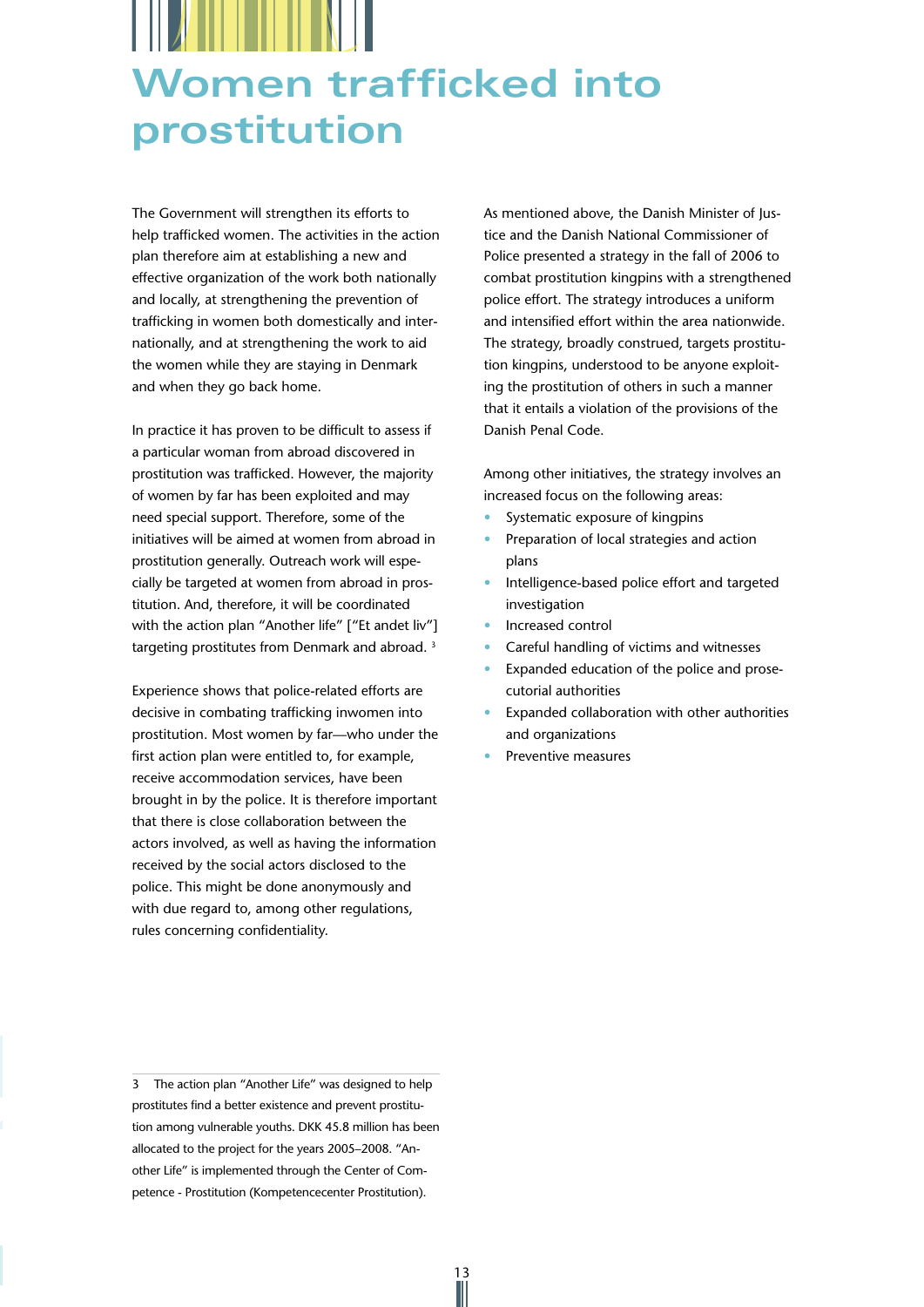### WHY DOES human traficking OCCUR?

**The reason humans are trafficked are based on both financial and structural circumstances. Potential victims in poor countries are in a vulnerable situation. Victims often belong to marginalized groups struggling with poverty, unemployment and a lack of education. Internationally, such problems are characterized as "push" factors. This vulnerable situation is one that is exploited by criminal kingpins.**

**The relative wealth seen in western countries, demand for cheap labor and demand in the sex industry are all "pull" factors. When these factors are combined with the dreams of potential victims for a better future, they contribute to strengthening the business of criminal kingpins.**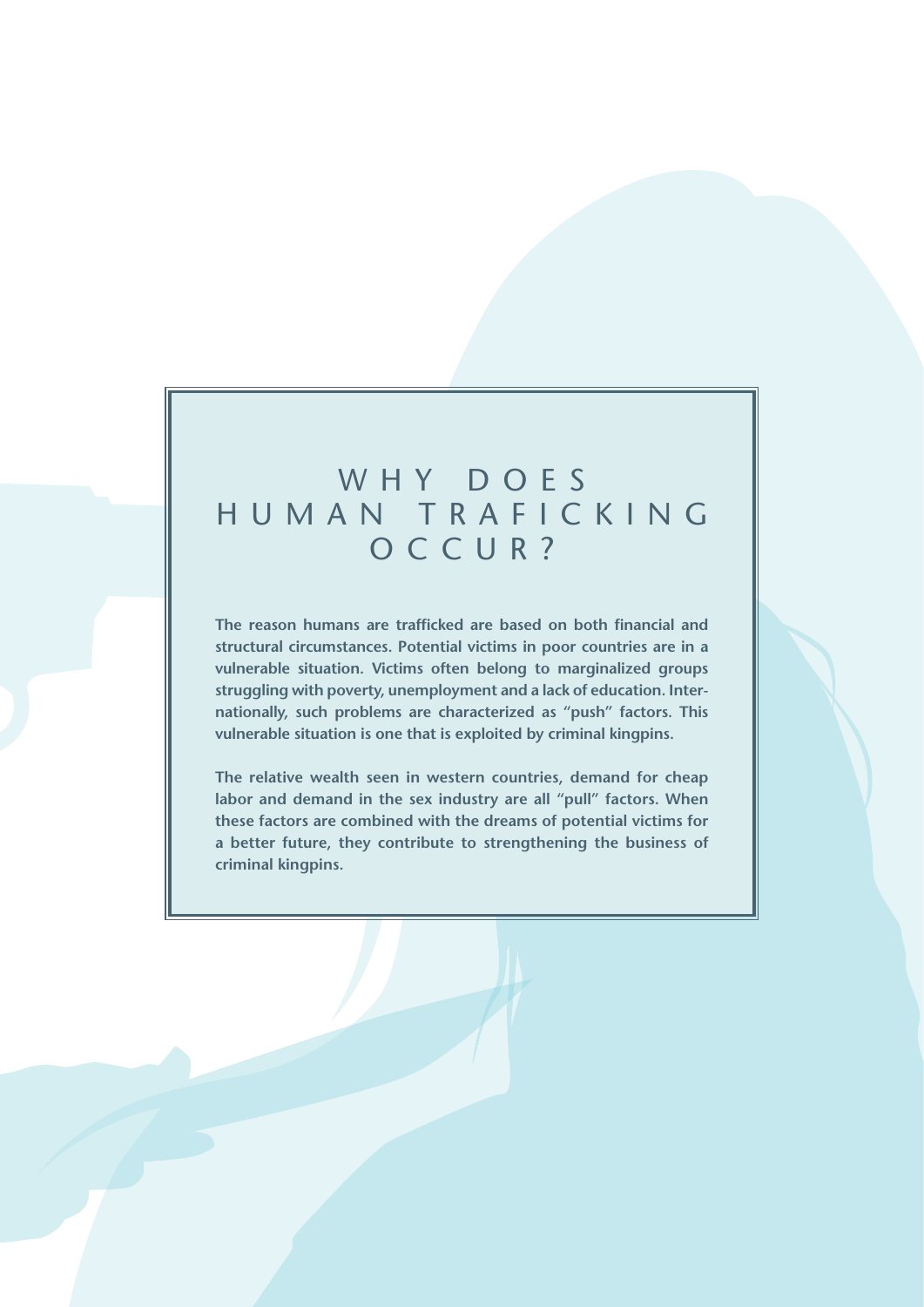# **Prevention and victim support**

Women who have been trafficked are victims of a criminal act and need support in Denmark. Experiences harvested from previous efforts have provided a picture of which efforts meet the needs of women in connection with their prepared return. And our efforts build on those experiences.

The activities aim at improving outreach work and expanding the present services offered to victims. Overall, activities shall be designed so as to improve the prepared return.

The activities furthermore aim at strengthening professionals' skills sets, so that support can be provided at an earlier stage and in a more targeted manner, at reducing the demand for women trafficked into prostitution, as well as at strengthening international collaboration and entering into new partnerships that focus on preventive social work.

Such preventive work will be implemented in collaboration with the authorities and international organizations both domestically and in the exporting countries. The international efforts will be described in a separate section.

In respect of police-related measures, the Danish National Police's Domestic Investigative Center (Rigspolitiets Nationale Efterforskningscenter [NEC]) will carry out national and systematic police monitoring of, among other crimes, trafficking in human beings. This systematic monitoring means that the police districts must continuously report to NEC all available information that may be significant in the combat against human trafficking. At the NEC the information will be processed and supplemented by other existing information from, e.g., the customs and tax authorities as well as international cooperation partners; and the information will then be analyzed.

The purpose of the systematic police monitoring is for the police, on the basis of an extensive and current background knowledge, to implement

and target concrete investigations proactively—in other words, without waiting for a complaint. The Danish National Police will moreover provide investigative assistance to police districts that work within the area of human trafficking.

The strategy to strengthen the police effort against prostitution kingpins is indicative of the fact that international police collaboration is of great importance: trafficking in women is an international crime problem. International cooperation with regard to combating trafficking in women is thus being prioritized highly, among other places, within the frameworks of Interpol, Europol and the Baltic Sea collaboration concerning organized crime, just as a number of initiatives have been implemented under the auspices of the Police and Customs Collaboration in the Nordic Countries (the so-called PTN collaboration - 'Politi- og Toldsamarbejde i Norden'). The Danish National Police is participating actively in these international activities.

In concrete cases the NEC will be able to provide aid from the Nordic police liaison officers abroad and police liaison officers from abroad in Denmark. Also, a Danish seconded police officer has been stationed for a two-year term at Interpol's headquarters in Lyon, and has been designated trafficking in women as a key work area.

In addition to this, the Thai authorities have given their commitment, to the greatest extent possible, that they will assist the Danish police in the implementation of an intensified intervention against prostitution kingpins with a connection to Thailand.

It is moreover indicated in the strategy that especially Europol and Eurojust systematically need to be called in in cases where such assistance can help in the investigation of prostitution kingpins.

In addition to the police-related effort, the following activities are implemented in the social services area:

15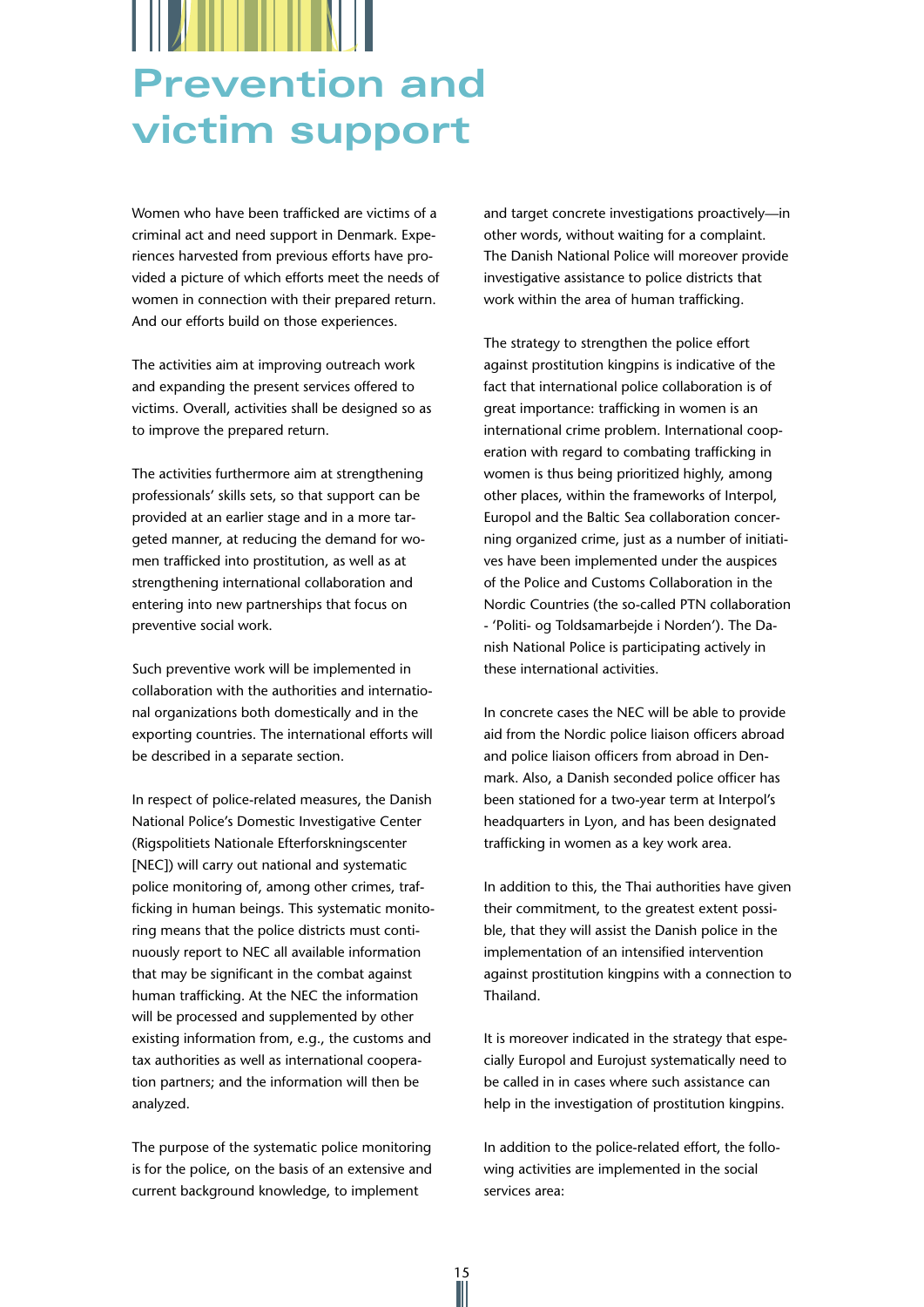

#### **1. Communication and information campaigns**

Information campaigns are implemented to inform potential customers and clients and the public at large about the women's situation. In addition to campaigns, there will be efforts developing other forms of information work, e.g., debate arrangements and educational materials to increase social awareness about trafficking.

Victims of trafficking in women must be clearly informed about their rights and the services and options for help and aid they have in Denmark. In regard to this, EU nationals have further rights than other aliens. The various victim groups shall receive targeted information about their situation. **Responsible Government Agency: Danish Ministry of Social Affairs**

#### **2. Outreach work**

Social workers with cultural and language skills shall perform outreach work involving prostitutes in the escort environment, in massage parlors and in the streets to inform the women about their rights and options for help and aid in Denmark. The goal is to be able to offer the victims an opportunity to leave the prostitution environment, away from the kingpins.

The outreach work is spread out geographically. This work will be coordinated with the efforts

involving other groups of prostitutes, both Danish and those from abroad. Outreach work in the escort environment will receive greater focus. **Responsible Government Agency: Danish Ministry of Social Affairs**

#### **3. Meeting places**

It can be difficult to get in contact with prostitutes who have been trafficked. Experiences from other countries have shown that women from abroad in prostitution utilize meeting places as a support option, because, there, they have the opportunity to meet other women and receive information about healthcare services.

Local meeting places will be established where victims can speak with social professionals knowledgeable about human trafficking and meet other women in the same circumstances. Such meeting places will have "open house" arrangements some days/evenings of the week. These locations will provide a venue for legal and social counseling. And the centers can offer victims general health counseling and information about treatment options in the healthcare system. The women can thus walk in for general information and counseling as well as to be offered to be accompanied by a social worker to actual treatment. **Responsible Government Agency: Danish Ministry of Social Affairs/Danish Ministry of the Interior and Health**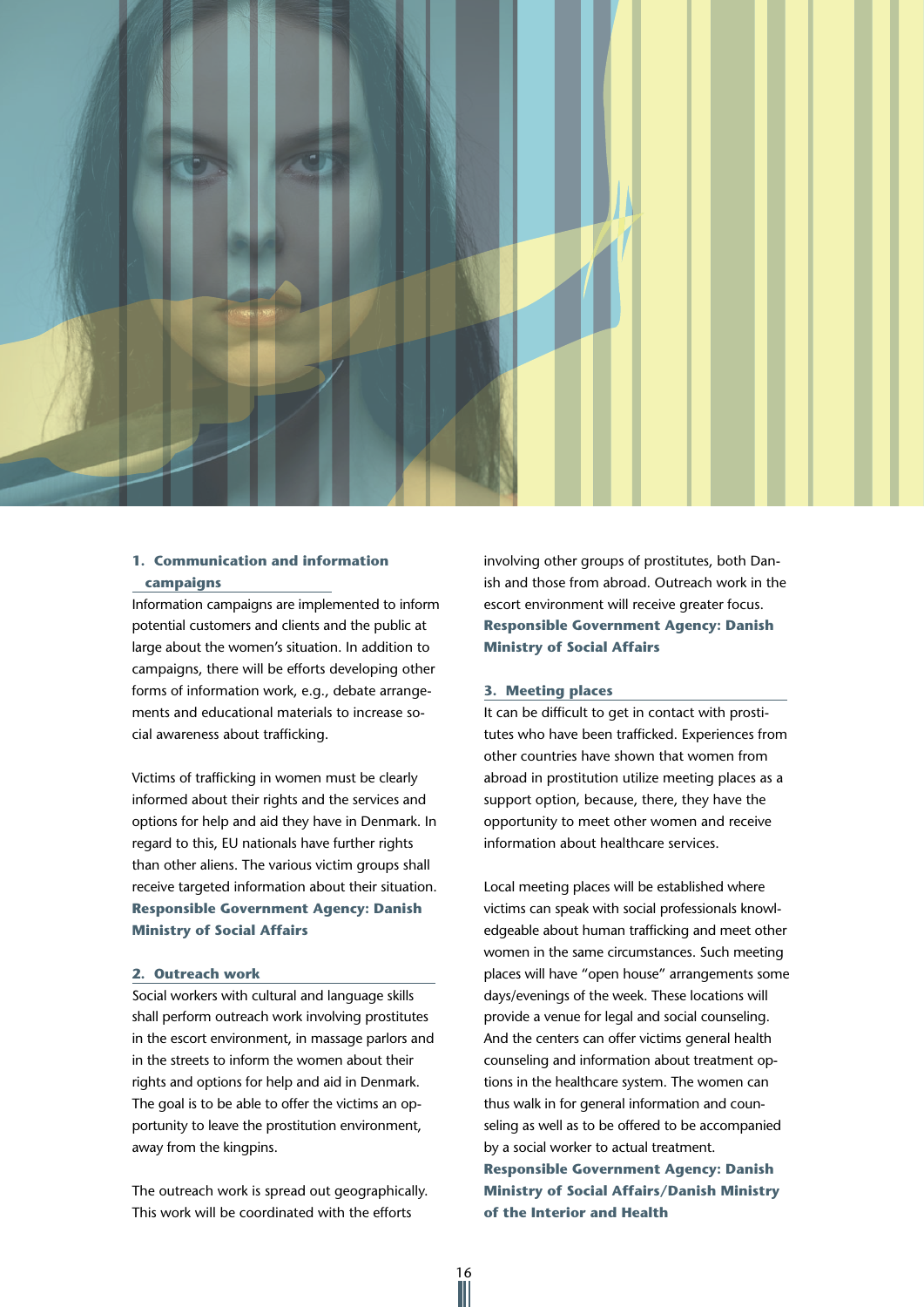#### **4. Shelters, crisis centers and support during their stay**

Women trafficked into prostitution shall have the option of staying in a crisis center that suits their specific situation.

The women will be granted a reflection period, which will give them an opportunity to consider their situation, cooperate with the police, and have their return home prepared. This reflection period will be extended so that human trafficking victims, who cooperate on a prepared return, can be granted a travel deadline of up to 100 days. A personal action plan will be prepared for the women outlining what will occur during the extended reflection period.

Victims of trafficking in women react in different ways once they are removed from the kingpins and the environment. Some show signs of post-traumatic stress disorder, while others are in a state of denial about their situation as victims of trafficking.

The Danish Immigration Service will arrange, in collaboration with the VKM, for the victims to be offered health treatment, psychological assistance, legal assistance and social-pedagogical assistance during their stay to process their experiences. Other activities can also be offered to support the women.

**Responsible Government Agency: Danish Integration Ministry/Danish Ministry of Social Affairs**

#### **5. Development of methods and guidance for victim identification**

Joint cross-disciplinary methods are needed to identify women who have been victims of trafficking into prostitution. Standards shall be developed so that all implementing organizations are working using the same methods once they identify victims. In this way, the women are ensured the same options of individual treatment nationwide. **Responsible Government Agency: Danish Ministry of Social Affairs**

#### **6. Expansion of international network**

To ensure a properly managed return home, the international network needs to be expanded so as to create close contacts to the NGO's and social authorities in the women's respective country of origin. The goal is to be able to offer all women that they will be received by an organization once they return home. Also, good contacts with the authorities in their home country shall be established so that they can assist the victims upon their return home.

**Responsible Government Agency: Danish Integration Ministry/Danish Ministry of Social Affairs**

#### **7. Mandate and division of roles**

According to the evaluation of the first action plan, there was some confusion about which actors were responsible for what and what was their mandate. To ensure transparency, efficiency, professionalism and clarity for both victims and other actors, an overview will be drawn up of the division of roles and responsibilities for the social organizations.

**Responsible Government Agency: Danish Ministry of Social Affairs/Danish Ministry of Refugee, Immigration and Integration Affairs/Danish Ministry of Justice**

#### **8. International preventive initiatives**

Denmark—in collaboration with organizations in the countries of origin—supports projects that work to strengthen women's rights and prevent trafficking in human beings and the exploitation of women and children. The Danish Government will particularly push to have initiatives placed on the agenda in such venues as the EU, the Nordic Council of Ministers and other international and regional forums.

**Responsible Government Agency: Danish Ministry of Foreign Affairs/Danish Ministry of Social Affairs**

17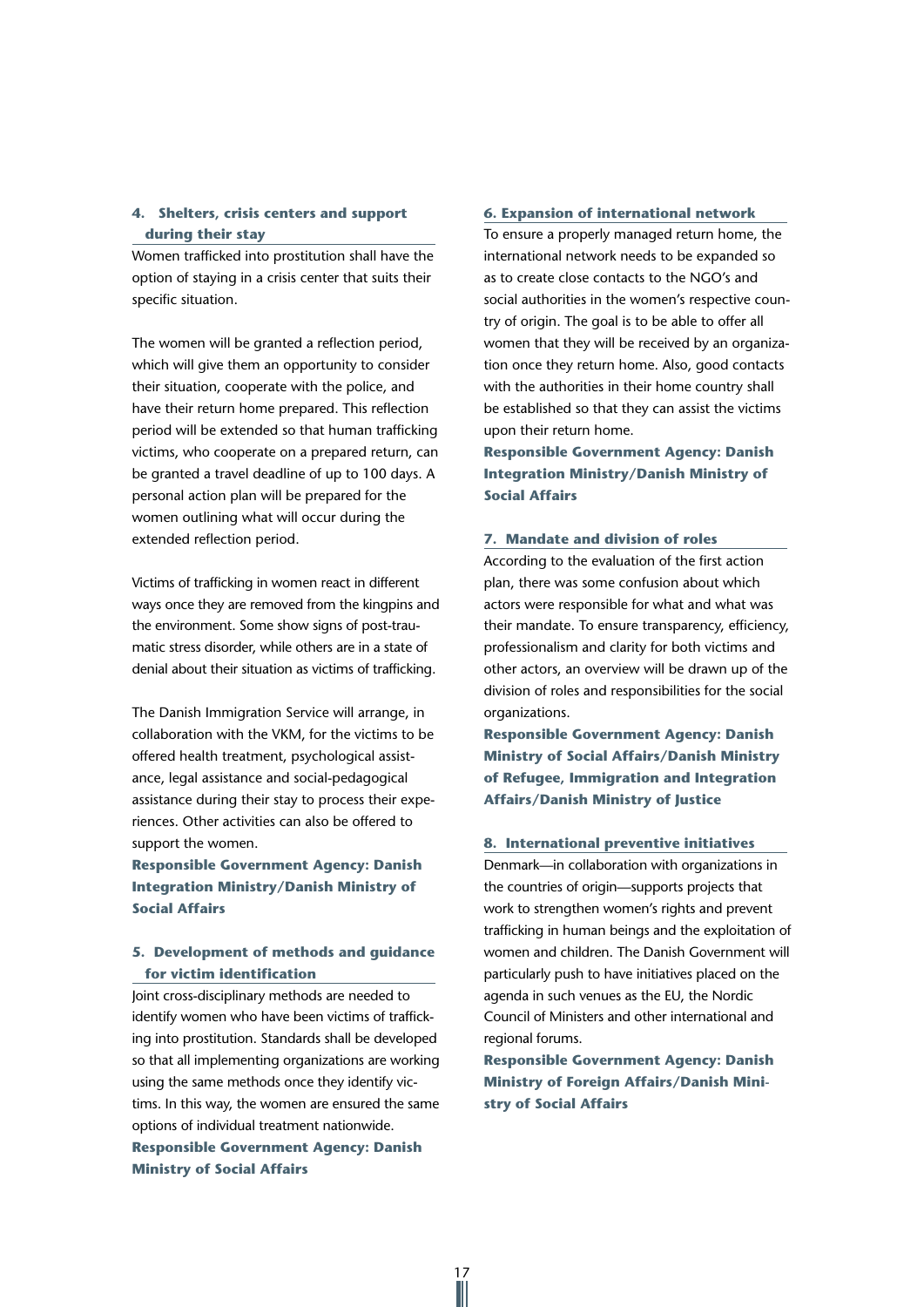# **Children trafficked into prostitution, forced labor or other exploitation**

Children who are victims of trafficking are subjected to a gross violation of their rights, and they are entitled to individual support. They constitute a particularly vulnerable group because of their lack of development and maturity, and because they are being forced to leave their families and usual surroundings in their countries of origin. For these reasons the Government is now also strengthening its efforts concerning trafficked children. It is the Government's goal that individual action plans be developed for each child in which the individual child's interest will constitute a priority for the further progress in the case. The Government will furthermore strengthen legislation in the area.

Trafficked children have special needs and rights as compared to trafficked adults. This action plan is, among other documents, based on the United Nations Convention on the Rights of the Child and the particular rights described therein.

Assistance for unaccompanied minors, who are victims of human trafficking, is provided within the framework of the Danish immigration laws. It is therefore primarily the Danish Immigration Service that has the decision-making authority concerning children trafficked in Denmark. The principles contained in the Danish Act on Social Services are applied when the immigration authorities do not possess the requisite aid options, and this includes decisions relating to placement of the child.

As mentioned above, a network of NGO's and relevant government agencies focusing on trafficking in children has functioned well and received support in the previous action plan. The network continues to meet and exchange experiences concerning domestic and international developments, and it is used more actively as a resource base in relation to development of initiatives. The network will be collaborating with the VKM in the future.

In arranging the process for the child, efforts will be further developed building on the alreadyexisting collaboration with social organizations and authorities. This will ensure that individual action plans are well thought-out and have been discussed with relevant professional staff.

In respect of efforts made by the police, the NEC's monitoring of human trafficking also includes children who may have been victims of human trafficking. The effort and the initiatives in the strategy against prostitution kingpins also comprise children who are exploited for prostitution. In that respect, the police will pay particular attention to cases involving the exploitation of children.

## FACTS

**The Danish Immigration Service complies with the rules of the Dublin Regulation in cases where unaccompanied asylum seekers who are minors have submitted an application for asylum in one member state and then enters a different member state and subsequently submits a new asylum application. When processing the case, immigration authorities will, among other factors, take the child's age, health and relations in Denmark into consideration.**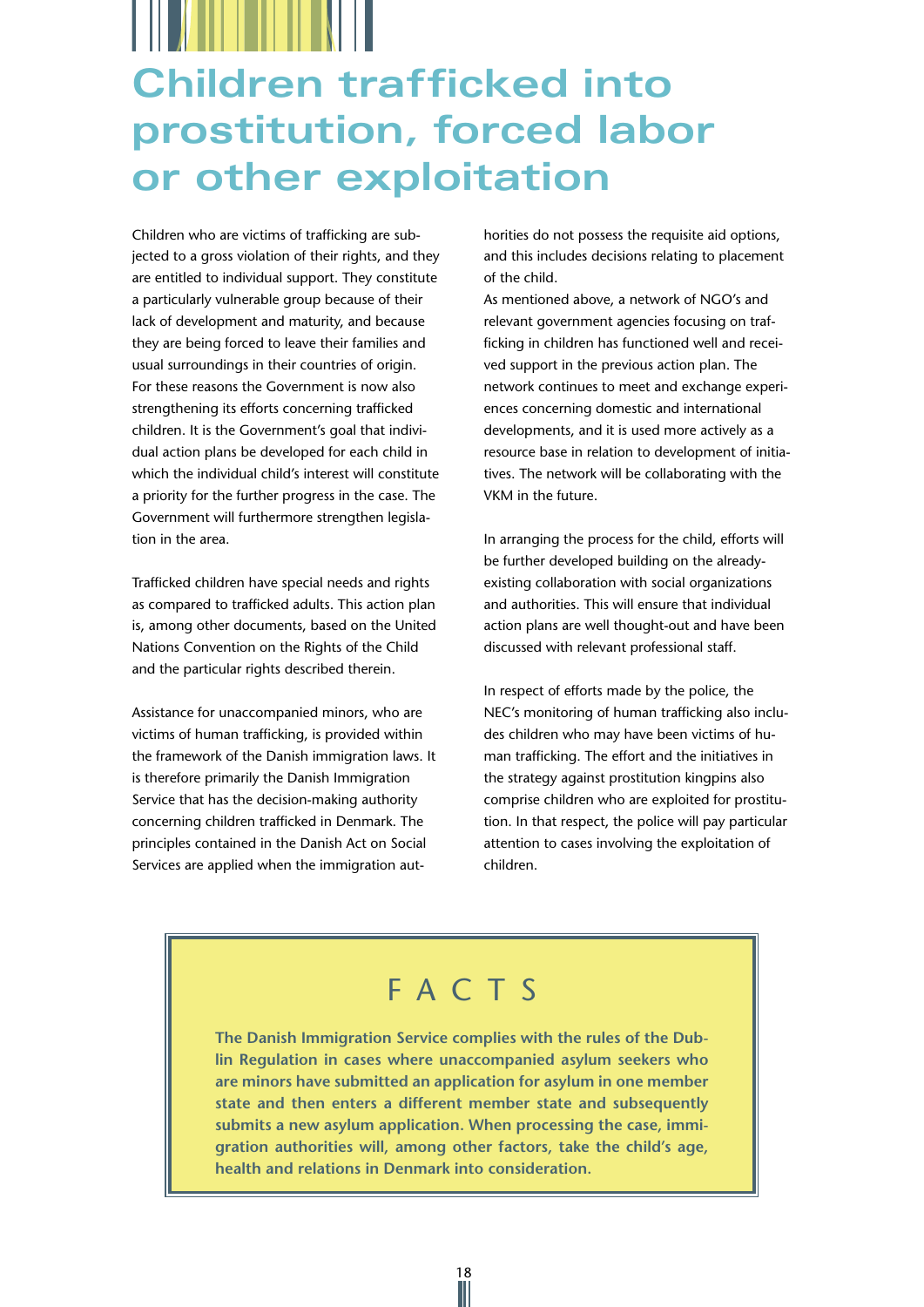

No children should be trafficked to Denmark. Professionals and authorities must therefore have the tools to intervene early, if it is suspected that the child is a victim of human trafficking. Preventive work will be implemented both nationally and to a high degree in cooperation with the authorities and NGO's in the exporting countries.

Children must have a safe and sound stay in Denmark as well as have their return home arranged in the best possible manner. The children will receive social-pedagogical support as well as other relevant psychological support during the stay. The children will also receive relevant health treatment during their stay in Denmark.

Children are entitled to education during their stay in Denmark. Such education will be arranged around the needs of the individual child.

In this context it is important that the information provided to the social authorities and NGO's can be utilized in police efforts within the area and that such information is disclosed to the police. This information might potentially be submitted anonymously and with due regard to, among other regulations, rules concerning confidentiality.

#### **1. Development of methods for identification**

Domestic and international experiences have proven that it is difficult to identify children that have been trafficked. Indicators will therefore be developed to ascertain when there is a risk that a child might have been trafficked. Those indications shall function as a joint reference frame for the authorities and social organizations, so that work is being performed according to uniform definitions, and so as to ensure that each individual child will get uniform treatment regarding identification.

**Responsible Government Agency: Danish-Ministry of Refugee, Immigration and Integration Affairs in collaboration with the Danish Ministry of Social Affairs**

#### **2. Education of professionals**

Professionals who might get in contact with trafficked children shall receive education. This education must, among other elements, be based on social-pedagogical methods for building confidence so that the children dare tell their stories. Moreover, education must be provided in methods to determine age and trafficked children's special rights.

**Responsible Government Agency: Danish Ministry of Refugee, Immigration and Integration Affairs in collaboration with the Danish Ministry of Social Affairs**

#### **3. Communication**

In addition to that, the problem needs to be communicated to the relevant professional groups, e.g., through seminars, conferences and debate arrangements.

**Responsible Government Agency: Danish Ministry of Refugee, Immigration and Integration Affairs in collaboration with the Danish Ministry of Social Affairs**

#### **4. Mandate and division of roles**

It must be clear which actors are responsible for what. According to the evaluation of the first action plan there was some confusion about mandates regarding social organizations and authorities. To ensure that both victims and actors have a clear picture of divisions of responsibilities, a list of mandates will be drawn up. **Responsible Government Agency: Danish Ministry of Refugee, Immigration and Integration Affairs/Danish Ministry of Social Affairs/Danish Ministry of Justice**

#### **5. Safe stay**

19<br>||

As a point of departure, unaccompanied minors will be sheltered in an asylum center, in which there is specially trained staff to deal with this group of children. If the center staff suspects that the child might disappear, the child may be subject to increased staff monitoring. The child might be subject to placement in accordance with the principles laid down in the Danish Social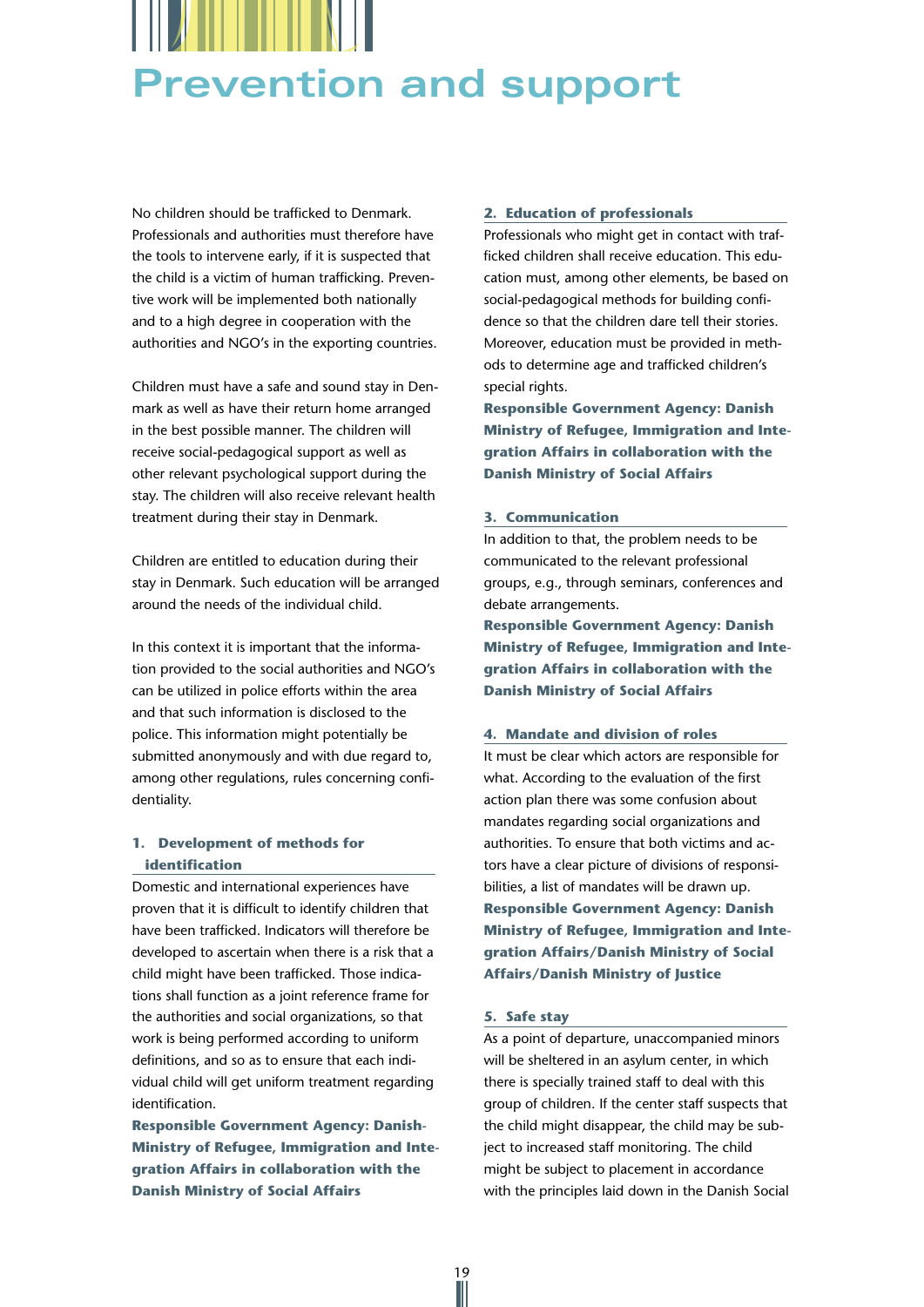Services Act. Placement may occur if the child requires treatment or needs further social support than that which is provided under the auspices of the immigration authorities.<sup>4</sup>

Experience proves that the present preparedness system is vulnerable when several trafficked children are admitted with short notice. The preparedness system will therefore be strengthened so that the number of spots available for trafficked children will be secured further.

**Responsible Government Agency: Danish Ministry of Refugee, Immigration and Integration Affairs in collaboration with the Danish Ministry of Social Affairs**

#### **6. Personal representative**

Once it is established that the subject is an unaccompanied minor seeking asylum, a personal representative will be appointed to take care of the subject's interests while the case is being processed.5 All unaccompanied children will be assigned a personal representative. In respect of trafficked children, efforts will be made to ensure that the representative is a professional. The representative will provide support and guidance to the children in connection with the authorities' treatment of the case and may advise and sup-

4 If there is a risk that the child or young person might harm him or herself, placement can take place within a secured environment. In other situations, e.g., where there is a need to secure the child or the young person's presence in connection with the processing of his or her case with the immigration authorities, detention may occur in accordance with the Danish Aliens Act.

5 Efforts will be made to amend the Danish Aliens Act so that unaccompanied minors, too, who are not seeking asylum, will be entitled to a personal representative to represent their interests.

port the child in relation to other more personal questions as well as make decisions on behalf of the child.

**Responsible Government Agency: Danish Ministry of Refugee, Immigration and Integration Affairs**

**7. Collaboration and individual action plan** A cooperation committee consisting of social organizations will provide advice on individual cases concerning trafficked children. This cooperation committee will be continued, since the evaluation of the action plan showed that it had yielded good experiences.

The Danish Immigration Service will, in collaboration with the personal representative, draw up an action plan for the continued work for the benefit of the child or young person. 6

Going forward it must be ensured that, when action plans are drawn up for the individual child, the cooperation committee will be consulted in respect of its knowledge, and the collaboration committee must be consulted, as needed, on the individual cases.

**Responsible Government Agency: Danish Ministry of Refugee, Immigration and Integration Affairs**

#### **8. Return**

20

Trafficked children may, as other aliens, seek asylum in Denmark.

However, children are considered a particularly vulnerable group, and special guidelines have therefore been drawn up for processing their

<sup>6</sup> If the municipality has implemented support measures, the municipality is, under the principles laid down in the Danish Social Services Act, obligated to draw up an action plan that provides a detailed description of goals and subsidiary goals of the support.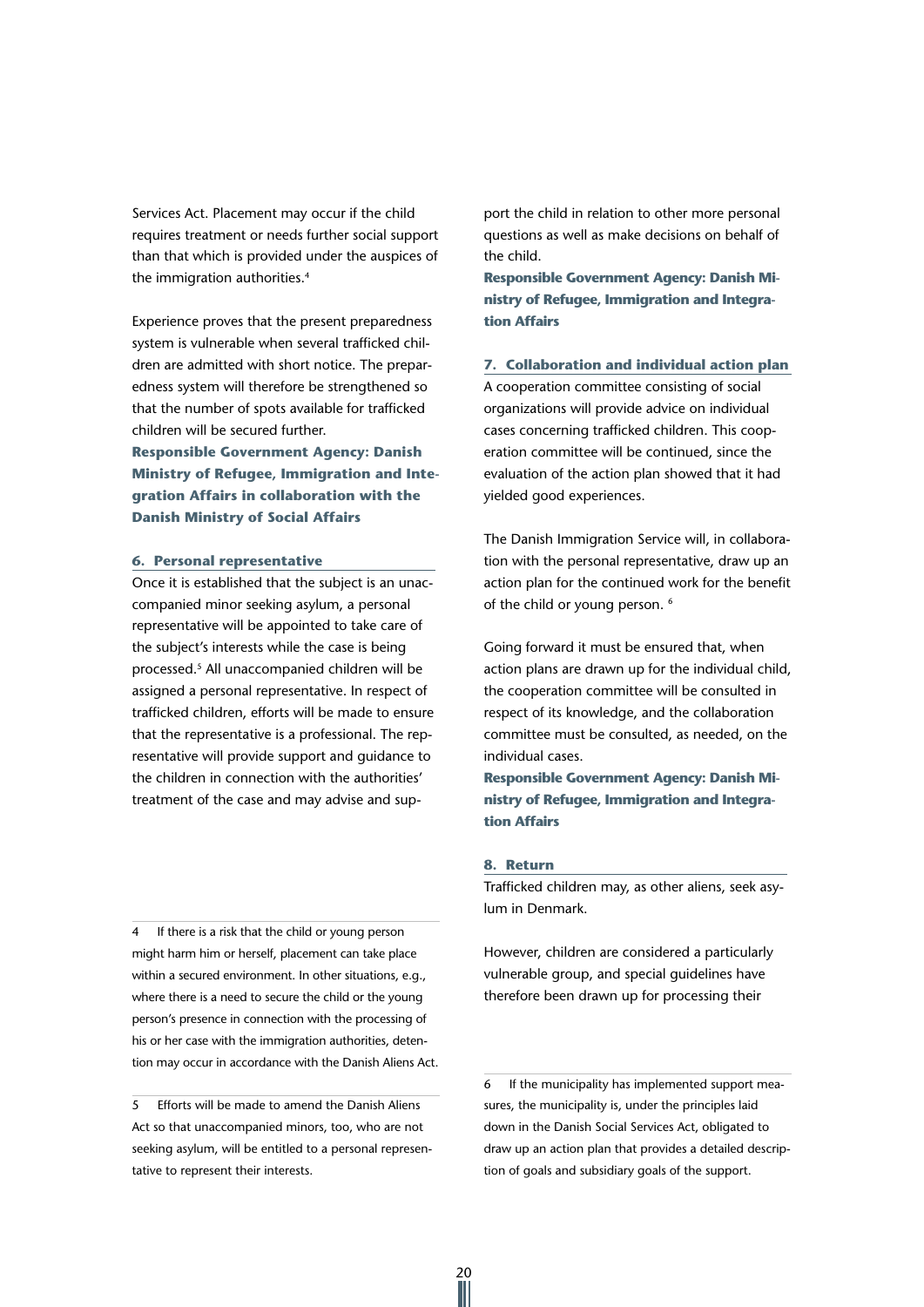

applications. Thus, children's applications must be processed speedily, and the children will be sheltered in special asylum centers with specially trained personnel.

If a child's asylum application is rejected, the child will still, in certain cases, be granted a residence permit, if returning the child to the country of origin would be unsafe. A potential scenario could, for example, be that the child would have a difficult time getting by in his or her country of origin because he or she does not have a sufficient network in the form of family, other adults, public care or similar mechanisms. Information regarding the child's health and needs for special care and support will also be part of the assessment. Finally, the general situation in the child's country of origin will be taken into consideration.

Fundamentally, children should be together with their parents. The Danish Immigration Service can refer the child as well as this person's representative to have the International Red Cross tracing service search for the child's parents. This search might be performed in collaboration with a social organization and it is presumed that the child or the personal representative gives his or her consent.

The Danish Immigration Service will ensure, with the relevant organizations and authorities, that all trafficked children who are not granted a residence permit in Denmark, will be offered a wellplanned and properly managed return home. This

21

entails that the child, to the greatest extent possible, will be received in his or her country of origin by an organization or others who can provide the child with special help in connection with his or her subsistence in the country of origin. It needs to be included in this collaboration that a child's reunification with his or her parents is not always to the benefit of the child, e.g., in cases in which the parents have participated in the trafficking. The representative can accompany the child in connection with the child's return home. **Responsible Government Agency: Danish Ministry of Refugee, Immigration and Integration Affairs**

#### **9. International network expanded**

The existing international network needs to be expanded. The network needs to be spread out across more countries, just as the awareness of organizations in the countries of origin need to be strengthened so that it will be further ensured that the children can be well received when they return home. Thus, an already-established international network needs to be expanded, which will contribute to an improved and better-prepared return of human trafficking victims.

Also, good contacts to the authorities in the country of origin need to be established so that they can assist the victims upon their return home. **Responsible Government Agency: Danish Ministry of Refugee, Immigration and Integration Affairs**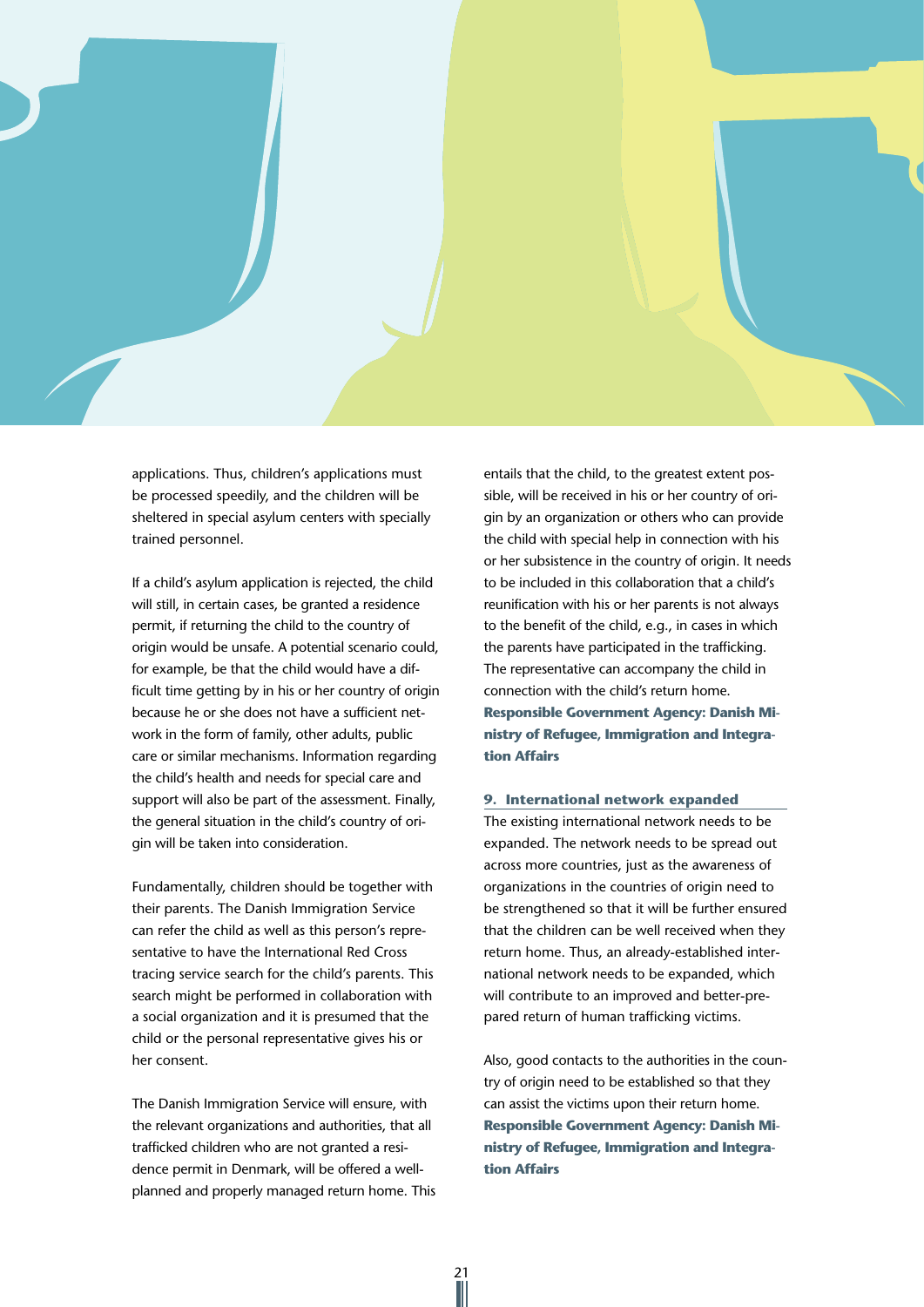

# **Trafficking into forced labor**

22

Persons trafficked into forced labor, as of January 1, 2007 is not a known problem in Denmark. In other places in Europe it is a growing problem. If forced labor becomes a reality in Denmark, efforts can be implemented, as known from children and women who have been trafficked into prostitution.

Aliens trafficked into forced labor will—like other aliens without a basis for a residence permit in Denmark—be subject to the Danish Immigration Service maintenance obligation. In that context, the Danish Immigration Service shall ensure shelter and—in case the person concerned is not granted a residence permit—in collaboration with the relevant organizations and government agencies, to the greatest extent possible, ensure that all victims of human trafficking will be offered a well-planned and properly managed reception in his or her country of origin.

Aliens trafficked into forced labor may, like other victims of trafficking in human beings, upon request normally be granted a travel deadline of

30 days. Human trafficking victims, who cooperate on a prepared return, may be granted a travel deadline of up to 100 days.

The proposed initiatives to expand already established networks—which will contribute to a wider and better prepared return of all victims of human trafficking—will also include victims trafficked into forced labor. That, for example, applies to the hotline, which will be based at the VKM in the future.

If persons trafficked into forced labor come to Denmark, there is a great likelihood that such cases will come to the attention of both sides of industry in the Danish Working Environment Service and public employment services.<sup>7</sup>

7 Experiences from the East Agreement have shown that it is very difficult to hide illegal labor in Denmark. And it would certainly be even more difficult if the persons in question are not working in Denmark voluntarily.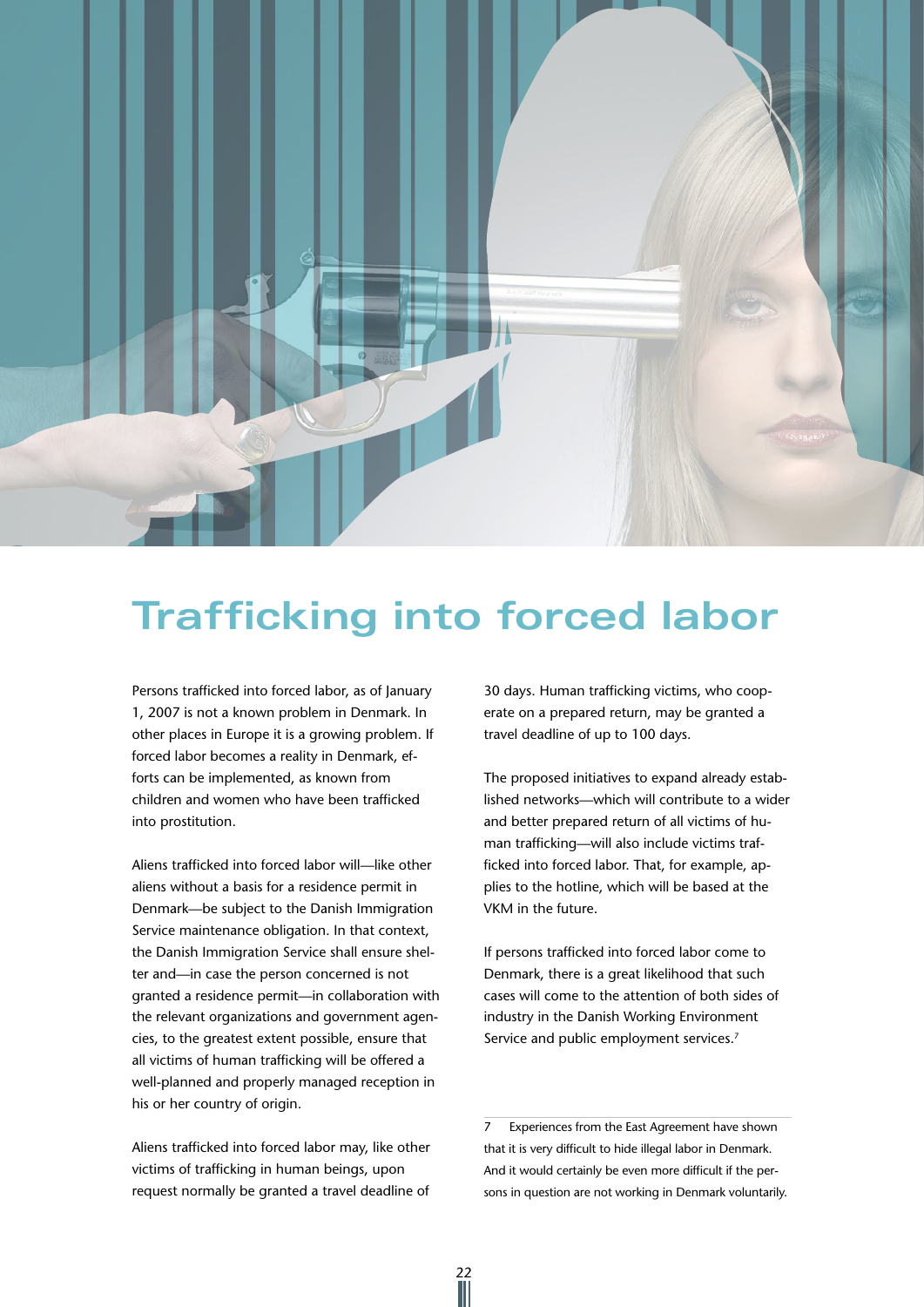

Denmark supports the prevention and combating human trafficking: it does so through a range of development and foreign affairs political instruments.

#### **Bilateral activities**

Respect for human rights and support for democratization are the fundamental framework elements for Denmark's contribution to combating trafficking in human beings. Danish development aid promotes respect for human rights and democratization and considers them both goals in their own right and a means to attain sustainable development and combating poverty.

Work toward equality and women's rights is a cross-disciplinary consideration in Danish development aid. The Government places increased focus on strengthening women's rights and access to resources in its development political priorities 2007–2011. In many developing countries women are exposed to discrimination, marginalization, violence and repression, which both violate their rights and deprive them of the opportunity to contribute actively to their own or society's development. Children and young persons are also a focus in Danish development efforts.

Violations of human rights, lack of democratization, poor governance, violence and discrimination typically have the worst effect on the poor and the groups most at risk, such as women and children. Therefore, these are also the groups that are most at risk with regard to becoming victims of trafficking in human beings.<sup>8</sup>

8 For more information, please refer to the Ministry of Foreign Affairs' strategies and guidelines for development cooperation, including: "Danmarks Udviklingspolitik – Partnerskab 2000" ["Denmark's Development Policy — Partnership 2000"]; "Vilje til Udvikling" ["Commitment to Development"]. "Priorities of the Danish Government for Danish Development Assistance 2007–2011"; "Nærområdeinitiativet" ["The Neighboring Region Initiative"]

The bilateral activities for the prevention of human trafficking and support for victims are provided primarily through human rights programs in the individual cooperating countries. Moreover, Denmark—in a dialogue with recipient countries and other donors—actively participates to create increased awareness of trafficking in human beings and joint initiatives within the area.

In our development cooperation with Asia, for example, combating trafficking in human beings will be given increased focus. That will both occur through ASEAN and SAARC and through strengthened, bilateral efforts to prevent human trafficking. The efforts will primarily be in the form of support to community organizations that prevent trafficking in human beings and help victims.

#### **EXAMPLES** of new activities

**Mapping increased trafficking in human beings in Bolivia with the creation of a free hotline and temporary residence for victims. Aid to Ghanaian foundation to support human trafficking victims. Planning of support for the prevention of regional trafficking in women in Southern Africa.**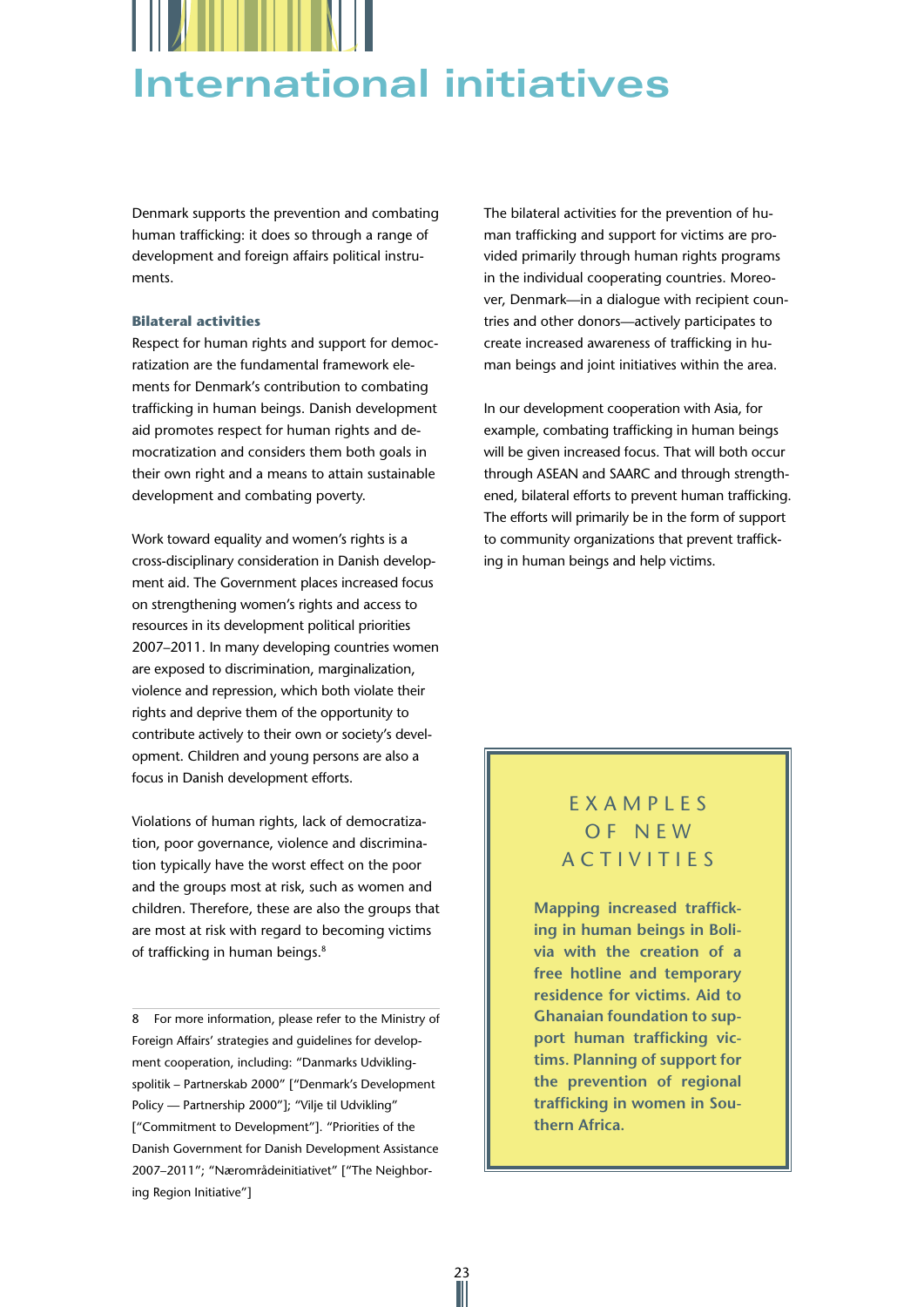#### **The Neighborhood Program**

Under the Danish Ministry of Foreign Affairs Neighborhood Program<sup>9</sup> support is provided for a program for combating trafficking in human beings in Eastern Europe in the amount of DKK 29.4 million between 2006 and 2008. The program is primarily directed toward Belarus, Moldova and Ukraine; but Bulgaria and Romania are also included. It will be decided if the support for combating human trafficking in East Europe after 2008 will be continued in connection with the drawing up of the Strategy for the Neighborhood Program for the period 2008–2012, which is expected to be finalized in the spring of 2007.

Based on a human rights-based agenda, the overall goal of the program is to support national government agencies, international organizations and the NGOs' efforts to combat human trafficking. The program comprises both preventive activities and support for victims for trafficking in human beings. Additionally a regional component is supported, whose purpose is to strengthen the cooperation among the organizations in the individual countries. There is cooperation within the existing national and regional frameworks and close collaboration with other donors.

#### **The Neighboring Region Initiative**

The growing focus in Denmark on refugees and migrants has given rise to a number of new initiatives; and it has opened up new forms of cooperation under the auspices of the EU.

9 In 2004 the Danish Ministry of Foreign Affairs implemented a bilateral neighborhood program in order to promote open, democratic societies based on law and stable political and economic development in the neighboring states of the EU to the east and southeast. The Danish Ministry of Foreign Affairs' program had a financial framework of DKK 730 million for 2004– 2007. A new framework is expected to be approved as of 2008. For further information about the Neighborhood Program, please visit

"The Neighboring Region Initiative" is a political effort that, among other goals, is directed toward "mixed migration flows." Such migration flows may include victims of trafficking, since trafficking in human beings is a grey area in which, to an increasing degree, it is difficult to distinguish between voluntary migrants, refugees, victims of human smuggling and victims of trafficking in human beings.

Concretely these are efforts targeting Asia, Africa and the Middle East. Such efforts are aimed at improving social and economic conditions in the areas from which "migration" takes place, as well as building up the capacity of refugee and migration authorities in countries where forced and illegal migration/smuggling is particularly pronounced. These efforts contribute to prevent trafficking in human beings by offering alternatives to refugees and the permanent population in refugee areas.

#### **EU framework — The AENEAS Program**

Within the EU framework there is an extensive collaboration around "mixed migration flows." One example is the AENEAS Program, which is a tool for strengthening the integration of migration issues in EU's cooperation with developing countries. The term of the program is five years (2004– 2008), has a total budget of EUR 250 million and is manifested in annual work programs.

So far Denmark, through the neighboring region initiative, has co-financed four projects, and for the 2007 work program it is expected that there will be active Danish participation in EU efforts in northern and western Africa—among other efforts, active Danish participation in relation to a special effort for the protection of migrants' rights and combating illegal immigration in transit countries in West, Central and East Africa. This activity will contribute to the Danish effort against trafficking in human beings—especially in relation to human trafficking from Nigeria.

 $\frac{24}{11}$ 

www.naboskabsprogrammet.um.dk.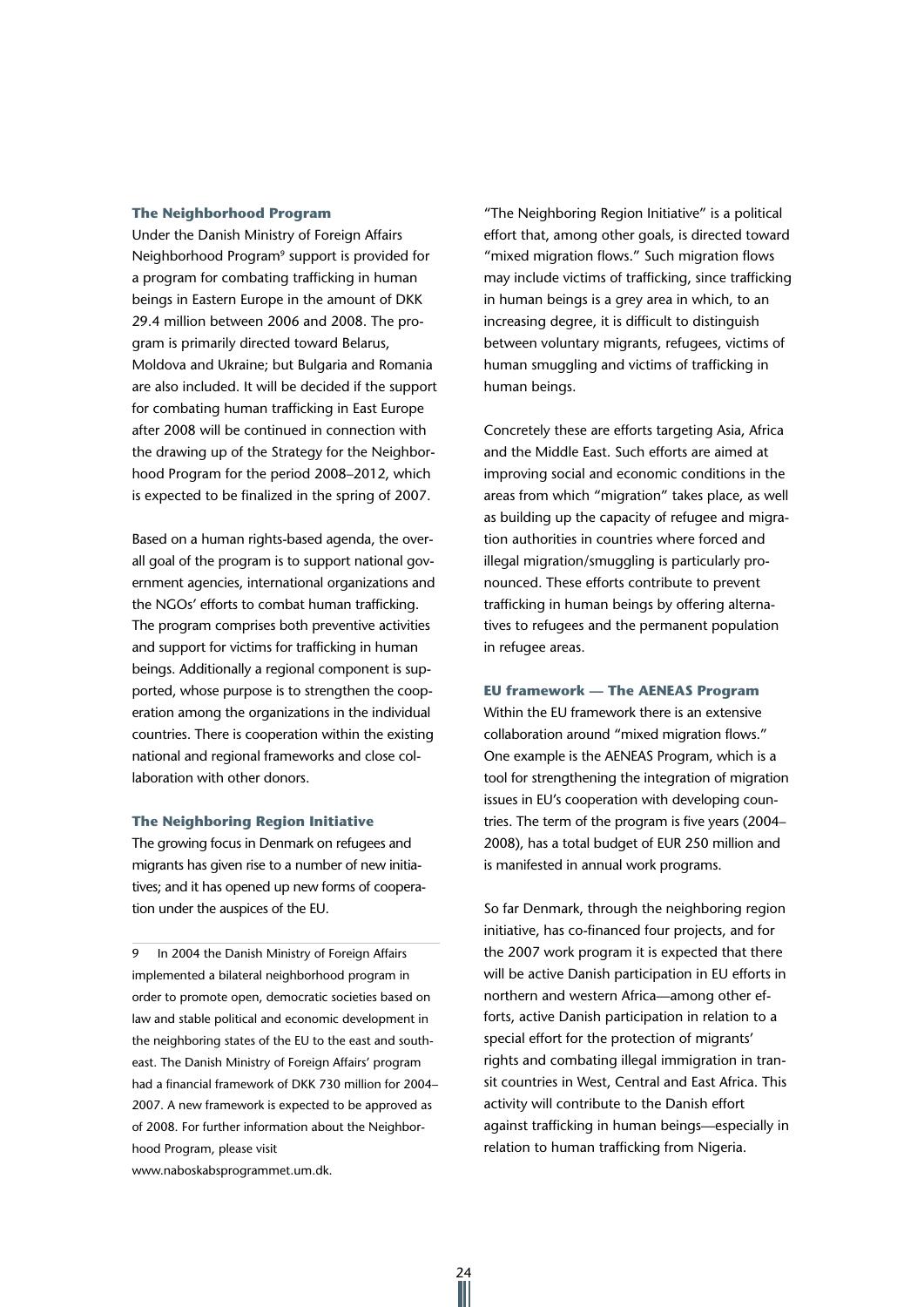

#### **OSCE**

In recent years OSCE—the Organization for Security and Co-operation in Europe—has to an increasing degree been dealing with issues of combating human trafficking. In 2003 the participating states adopted an action plan on the topic that presents a series of recommendations for activities, including legislation reform, training of executive authorities, border security and improvement of security of travel documents. The OSCE has furthermore appointed a special representative for combating trafficking in human beings who is contributing to create awareness of the issue.

#### **NATO**

NATO, under the auspices of the EAPC (the total of 46 countries in the Euro-Atlantic Partnership Council), adopted a zero-tolerance policy in relation to NATO's forces and personnel in operational areas. The purpose is to prevent that NATO's presence indirectly promotes trafficking in human beings, e.g., through increased prostitution. All personnel in NATO operations are informed in this manner, among other topics, about trafficking In human beings as part of their education.

#### **Cooperation under the auspices of the UN and regional support**

25

Denmark has signed and ratified a number of

conventions that form the basis for combating trafficking in human beings. Through its contributions to several UN organizations, Denmark directly and indirectly supports the fight against human trafficking, just as help is provided to victims. Within the organizations, Denmark furthermore contributes to increase and coordinate these efforts.10

10 The U.N. Convention against Transnational Organized Crime as well as the Protocols thereto relating to trafficking in human beings, including especially women and children as well as the Council of Europe Convention on Action against Trafficking in Human Beings are the international conventions that provide the framework for Denmark's participation to combat trafficking in human beings.

The Human Rights Committee's special observer on trafficking in human beings, especially women and children, is also supported by Denmark. The special observer's mandate was established in 2004 with the objective that the observer would react to violations against the victims of human trafficking, visit countries to assess the situation in the applicable country and provide proposals for improvements. The optional protocol to the U.N. Convention on the Rights of the Child concerning the sale of children, child prostitution and child pornography are also signed by Denmark.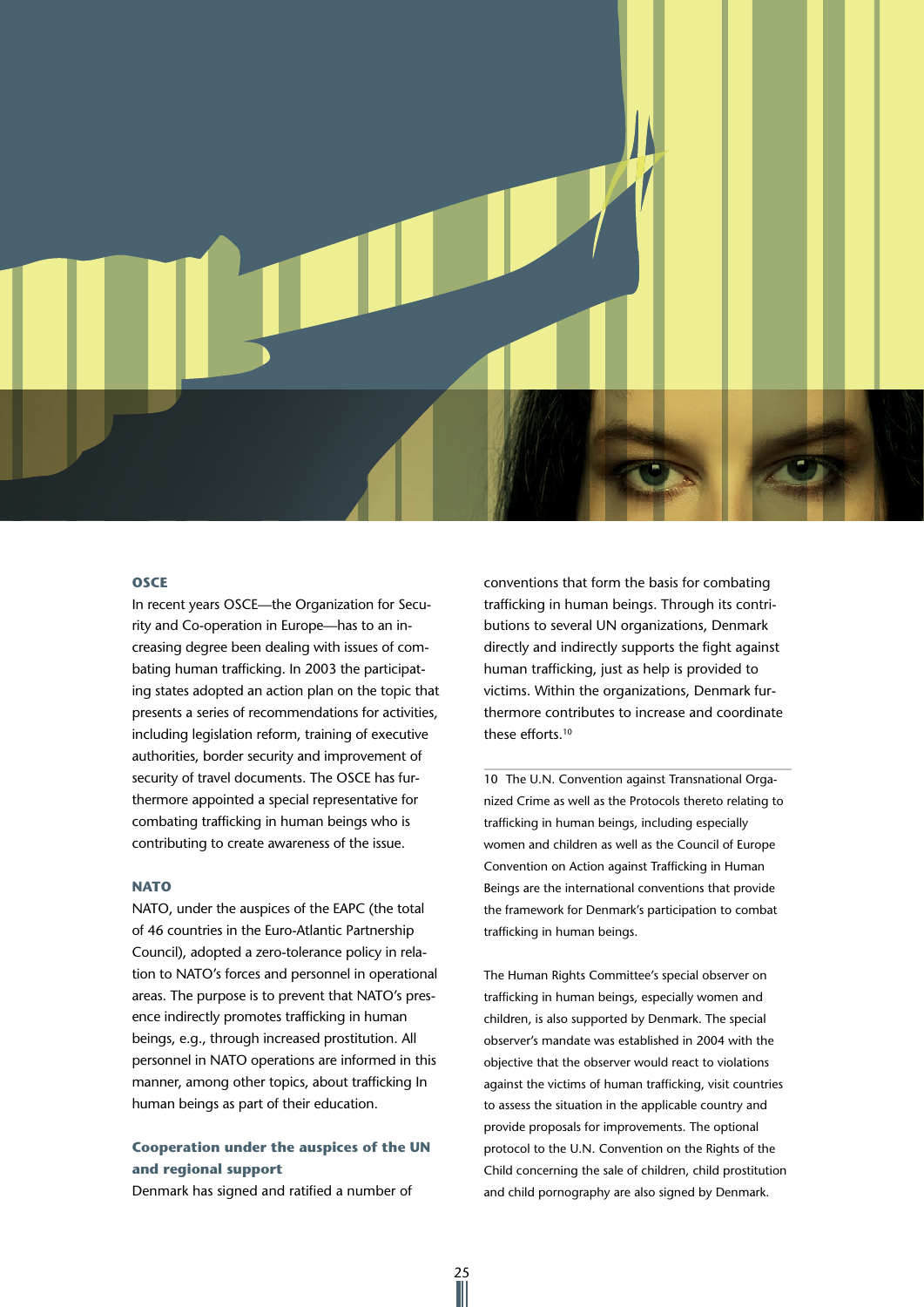Among the U.N. organizations—which Denmark is actively supporting in combating human trafficking—are:

**UNIFEM**—the United Nations Development Fund for Women—supports combating human trafficking in a number of areas: Through concrete projects, manuals, information and research intended to contribute to the prevention and cessation of trafficking. Poverty, lack of financial options, and poor education especially contribute to making women vulnerable to trafficking.

**UNHCR** has a clear policy for combating human trafficking via the special mandate possessed by the U.N. High Commissioner for Refugees. First, the UNHCR is working actively to ensure that refugees, asylum seekers and displaced persons do not become victims of trafficking in human beings. And second, individuals who have been

subjected to human trafficking and fear that they will be liable for punishment upon returning to their country of origin are entitled to be recognized as refugees.

**UNICEF**—the United Nations Children's Fund contributes to combating trafficking in human beings through both preventive efforts and the protection of victims (protective environment for children).

**UNFPA**—the United Nations Population Fund—is implementing a targeted effort to combat human trafficking/forced migration. That is, among other places, done through the support of "Safe Houses" for counseling and for victims. **Responsible Government Agency: Danish Ministry of Foreign Affairs/Danish Ministry of Social Affairs**

26<br>||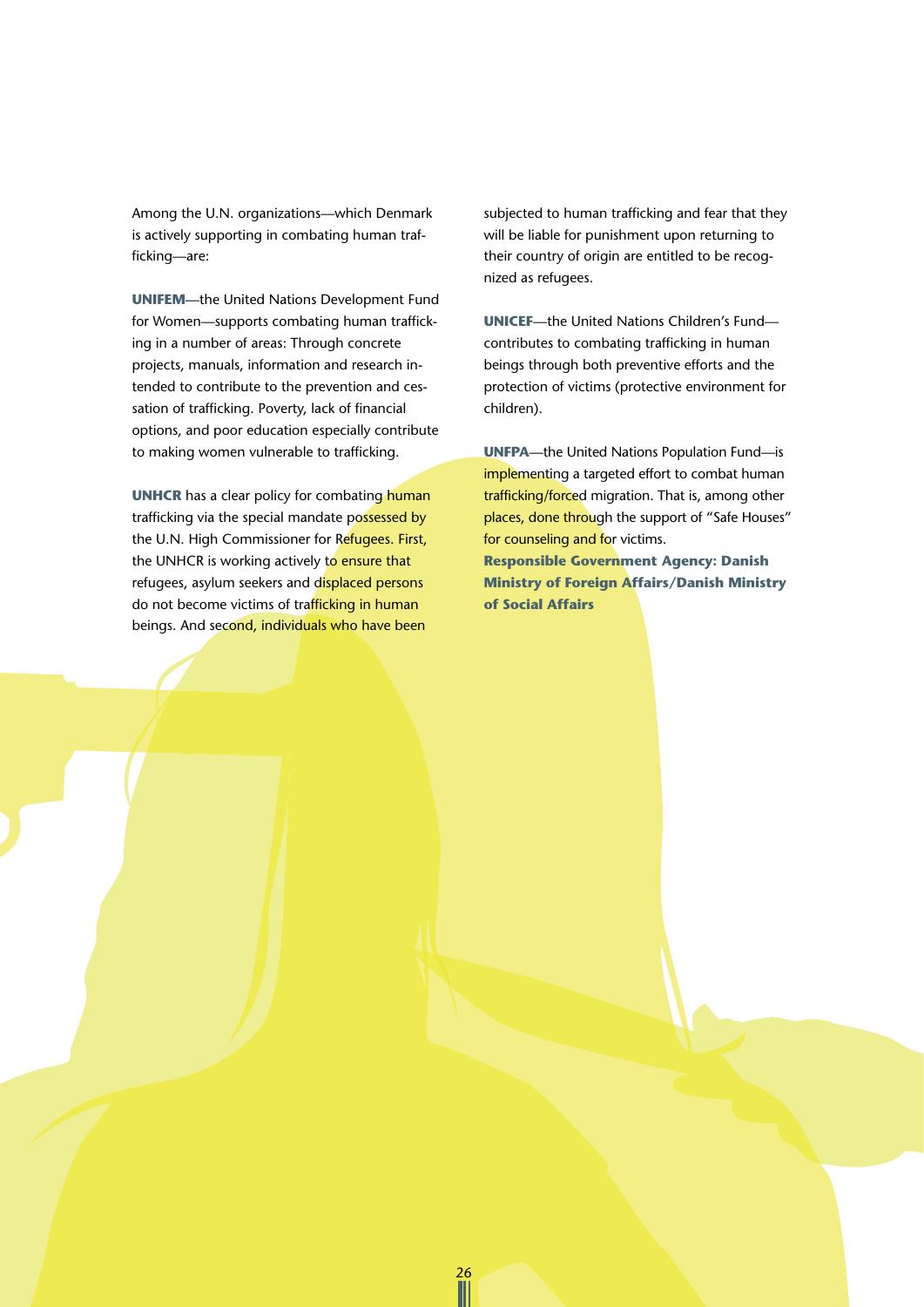## D anish trends

**Experiences from the last action plan show that most of the trafficking that takes place in Denmark is trafficking in women for prostitution. However, a few examples of trafficking in children have also been seen. The social organizations have been in contact with about 900 women (of which some may have been repeats). Through outreach street efforts and among women in prostitution from abroad, the following trends have been seen:**

**Women from Africa constitute an increasing share of street prostitutes. This trend is also seen in other European and certain Nordic countries. Other prostitutes are primarily coming from Eastern Europe.**

**In massage parlors the largest group of women is of a Thai background. There are also African, Eastern European and Baltic woman in the massage parlors.**

**The following information exists about the 78 women who stayed covered by the offer of protection from October 2003 to August 2006:** 

- • **Most of the women are between the ages of 18 and 24.**
- **• More than half the women have maintenance obligations for either their own children or family in their country of origin.**
- **• Many have been in prostitution previously. Almost 60 percent were aware that they were recruited into prostitution, while more than 20 percent did not know that they would be working as prostitutes.**
- **• Most of the women want to find jobs outside the prostitution business, to go back to school, travel abroad, etc. But some want to return to prostitution because they do not see any other way out.**<sup>11</sup>

11 Videns- og formidlingscenter for socialt udsatte [Danish Center for Research on Social Vulnerability]: "Final Report about Trafficking in Women, 2006."